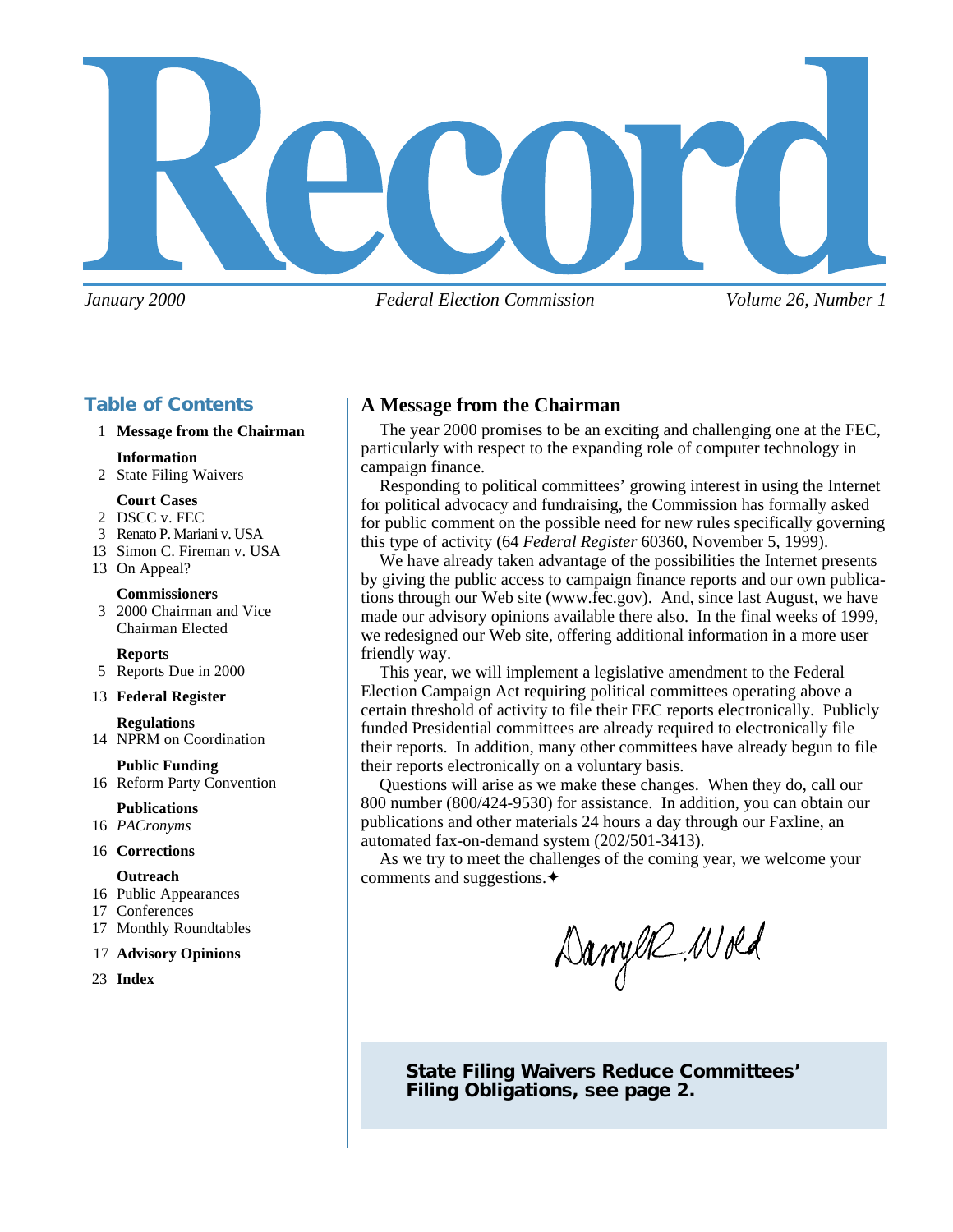# **Information**

# **Most Committees No Longer File State Copies of Reports in Twelve States**

On December 8, the Commission certified Arkansas, Florida, Idaho, Illinois, Kansas, Michigan, Nebraska, New York, North Dakota, South Dakota, Utah and Wisconsin as eligible for the State Filing Waiver Program. These states no longer have to receive and maintain paper copies of most FEC reports in their state's campaign finance records office.

As a result, beginning with the December 1999 monthly report, most political committees that used to file copies of their reports in these 12 states will no longer have to do so. Senate candidates, however, must continue to file copies of their reports with the states.<sup>1</sup>

In the twelve states certified, the public will now be able to review and copy campaign reports of most

#### **Federal Election Commission 999 E Street, NW Washington, DC 20463**

800/424-9530 202/694-1100 202/501-3413 (FEC Faxline) 202/219-3336 (TDD for the hearing impaired) 800/877-8339 (FIRS)

**Scott E. Thomas**, Chairman **Darryl R. Wold**, Vice Chairman **Lee Ann Elliott**, Commissioner **David M. Mason**, Commissioner **Danny L. McDonald**, Commissioner **Karl J. Sandstrom**, Commissioner

**James A. Pehrkon**, Staff Director **Lawrence M. Noble**, General Counsel

Published by the Information Division **Louise D. Wides**, Director

**Jennifer A. Han**, Editor

**http://www.fec.gov**

federal candidates by accessing the FEC's Web site (www.fec.gov) on computers located at the state's campaign finance records office.

The FEC began posting disclosure reports filed by Presidential and House candidates, parties and political action committees on its Web site in 1997. It has since expanded the site to include electronic filings and a query system that allows for on-line searches of the campaign finance database. By accessing the FEC's Web site, the public in the certified states will be able to view PAC, party and Presidential reports filed since 1993 and House candidate reports filed since 1996.

The concept for the state waiver program originated in December 1995, when President Clinton signed Public Law 104-79, which exempts a state from receiving and maintaining paper copies of federal campaign finance reports provided that the state, "as determined by the Commission, has a system that permits electronic access to, and duplication of, reports and statements that are filed with the Commission."

On October 14, 1999, the Commission implemented the law by approving the State Filing Waiver Program. Under this program, the Commission requires states to submit a letter certifying that they have a computer system that allows the public:

- To electronically access the reports and statements that are filed with the Commission; and
- To duplicate them.

To receive the FEC's state waiver certification, states:

- Must have at least one computer terminal that can electronically access the Commission's Web page, with at least one printer (connected either directly or through a network); and
- Must, to the greatest extent possible, allow anyone requesting federal campaign finance data to use the computer terminal at any time during regular business hours.

As more states request and receive FEC certification for the program, the Commission will announce their names in future issues of the *Record* and will post them on the FEC Web site (www.fec.gov).

For more information on the waiver, please see page 17 of the [December 1999](http://www.fec.gov/pdf/dec99.pdf) *Record*.✦

# **Court Cases**

# **Democratic Senatorial Campaign Committee, Inc., v. FEC, et al.**

This case, which dates back to 1993, began when the Democratic Senatorial Campaign Committee (DSCC) filed an administrative complaint, alleging that the National Republican Senatorial Committee (NRSC) had circumvented the Federal Election Campaign Act's (the Act's) contribution limits by funneling soft money through nonprofit organizations, which then made expenditures on behalf of the NRSC.

In 1995, the DSCC filed suit in the U.S. District Court for the District of Columbia against the FEC, charging that the agency had failed to take action on its administrative complaint within a reasonable time. In April 1996, the court ruled that the FEC's inaction was

*<sup>1</sup> The law requires Senate candidate committees to file their reports and statements with the Secretary of the Senate. Because the Commission is unable at the present time to scan these reports, the reports are not currently available to the public through the Commission's Web site.*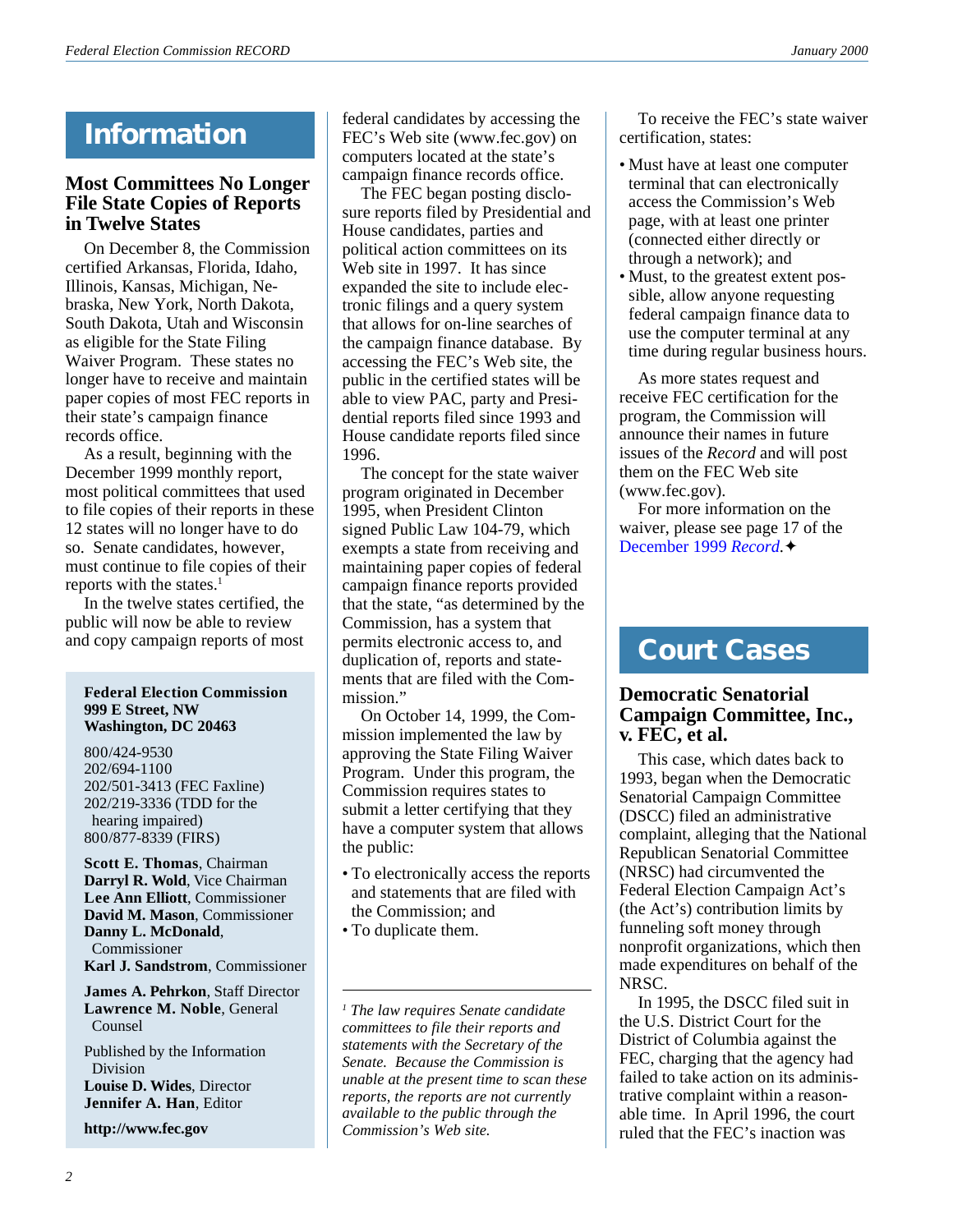contrary to law. 2 U.S.C.  $§437g(a)(8)$ . The court denied the DSCC's request for injunctive relief, however, because the FEC had recently found "reason to believe" that the NRSC had violated the Act. The court subsequently ordered the Commission to pay the DSCC's attorney's fees. A year later, the court again found that the Commission had acted contrary to law, this time because the FEC had not completed its investigation nor decided whether there was "probable cause to believe" that the NRSC had violated the Act. The court ordered the FEC to take action within 30 days. In June 1997, the FEC explained that it could not complete its work by that deadline, and it appealed the district court order. The FEC also appealed the previous court order to pay the DSCC's attorney's fees. On April 10, 1998, the U.S. Court of Appeals for the District of Columbia Circuit remanded these two cases to the district court after finding that the issue of whether the DSCC had standing under the Constitution to litigate its claims had not been resolved.

On October 18, 1999, the U.S. District Court concluded that the DSCC had constitutional standing to litigate these cases. However, in regard to the first case, the court decided that the DSCC did not qualify as a "prevailing party" as defined in the Equal Access to Justice Act, and therefore vacated its earlier decision to award the DSCC attorney's fees. The court did reconfirm its prior order in the second case that found the Commission to have unreasonably delayed taking action on the administrative complaint filed by the DSCC and required the Commission to conclude the matter within 30 days.

For previous *Record* articles, see page 4 of the [June 1998 issue](http://www.fec.gov/pdf/june98.pdf) and page 7 of the [August 1998](http://www.fec.gov/pdf/aug98.pdf) issue.✦

# **Renato P. Mariani v. USA, et al.**

On December 15, 1998, Renato P. Mariani filed a civil action under 2 U.S.C. §437h, challenging the constitutionality of the Federal Election Campaign Act's (the Act's) prohibitions on corporate contributions and contributions in the name of others. 2 U.S.C. §§441b and 441f. Section 437h of Title 2 assigns the en banc court of appeals the role of decision maker on constitutional challenges to the Act's provisions. The district court is responsible for:

- Determining whether a constitutional challenge is frivolous and, if not,
- Making findings of fact and certifying the issues to be resolved by the appellate court.

The FEC successfully petitioned the U.S. District Court for the Middle District of Pennsylvania to intervene in this case and filed a motion to have the matter dismissed, which was denied by the district court on March 25, 1999.

### **Factual Findings**

On October 27, 1999, the U.S. District Court for the Middle District of Pennsylvania came to the following factual conclusions:

- Mr. Mariani, a corporate executive, is being prosecuted in federal court for violating the Act's prohibitions on corporate contributions and contributions in the name of others by funneling funds through individuals to various federal campaign committees.
- The purpose of the corporate and conduit contribution bans is to avoid corruption and the appearance of corruption in the federal elective process that may occur when large and/or undisclosed contributions are made to candidates seeking federal office.

# **Commissioners**

# **New Chairman and Vice Chairman Elected**

On December 16, 1999, the Commission elected Darryl R. Wold as its Chairman and Danny L. McDonald as Vice Chairman for 2000.

Mr. Wold, a Republican, was nominated to the FEC by President Clinton on November 5, 1997, and confirmed by the Senate on July 30, 1998.

Prior to his appointment, Mr. Wold was in private law practice in Orange County, California. In addition to his own practice, he was counsel for election law litigation and enforcement matters to Reed and Davidson, a firm that practices election and political law.

Chairman Wold graduated cum laude from Claremont McKenna College in California and received a law degree from Stanford University. He is a member of the California bar, and is admitted to practice before the U.S. Supreme Court.

Vice Chairman McDonald, a Democrat, has previously served as both chairman and vice chairman. Prior to his initial appointment in 1981, Commissioner McDonald served as General Administrator of the Oklahoma Corporation Commission. Additionally, he served as secretary of the Tulsa County Election Board and as Chief Clerk of that Board. Commissioner McDonald was a member of the Advisory Panel to the FEC's National Clearinghouse on Election Administration. He is currently president of the American Council of Young Political Leaders.

Commissioner McDonald received a Bachelors degree from Oklahoma State University and attended the John F. Kennedy School of Government at Harvard University. He has served as a member of the JFK School Advisory Board for State and Local Government.✦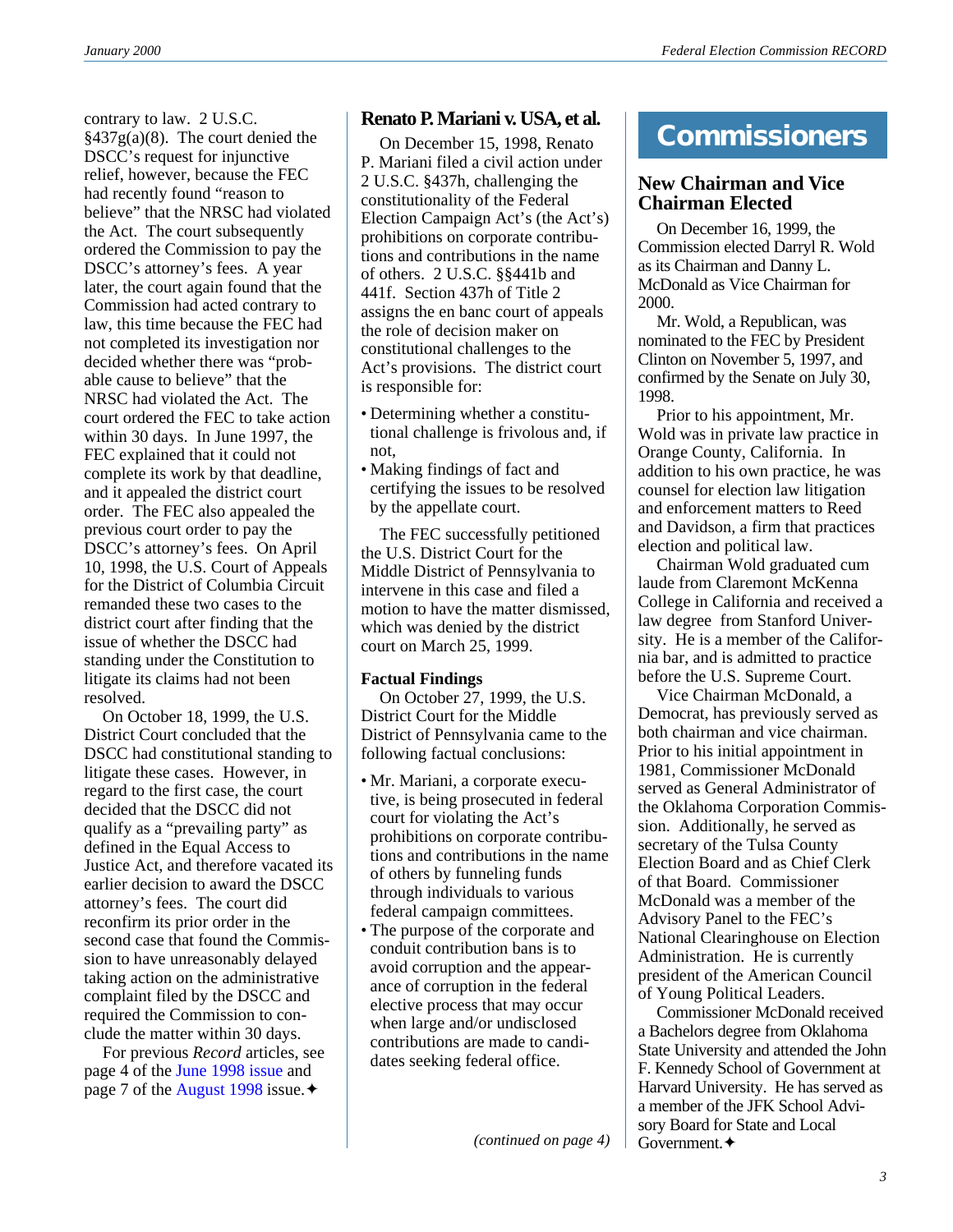# **Court Cases**

*(continued from page 3)*

- "Contributions or expenditures made on behalf of candidates for federal office are referred to [as] 'hard money.'"
- Corporations have the ability to make large contributions to political parties and to fund "issue advocacy" communications. "Such contributions are referred to as 'soft money.'"
- There are important theoretical distinctions between hard and soft money—distinctions that are "intended to avoid the corrupting influence of large contributors supporting a particular candidate."
- Soft money is easier to raise than hard money because it can be donated in large sums and it can come from corporate treasuries.
- Soft money has grown from about \$19 million in 1980 to more than \$260 million in 1996.
- Soft money is used in part to fund "issue advocacy." "While 'issue advocacy' is supposed to be distinguishable from 'candidate advocacy,' the distinction is often illusory."
- "Issue advocacy" funded by soft money has increased substantially.
- "Sponsors of 'issue advocacy' are able to avoid the Act's contribution limits and disclosure requirements applicable to candidate ads."
- Candidates for federal office are involved in raising "soft money." "Candidates raising soft money are often rewarded by having allocated to their campaigns all or part of the soft money they raise."
- "Candidates for federal office know which corporations are large contributors of soft money."
- "The contribution of corporate treasury funds secures corporate officials access to high government officials, including elected officials, as well as candidates for federal office."
- "Access to candidates and high federal government officeholders is often the *quid pro quo* for large soft money contributions."
- "Corporations are often motivated to make large soft money contributions by the access it buys."
- "Access to candidates for federal office provided by soft money corporate contributions has the same appearance of corruption as would access provided by corporate hard money contributions to those same candidates."
- "Soft money contributions from corporate treasuries can influence the outcome of federal elections."
- Soft money contributions from corporate treasuries in connection with federal elections, by way of both donations to political parties and issue advocacy, "have the same ability to corrupt and give rise to the same appearance of corruption as would contributions from corporate treasuries to the campaign committees of candidates for federal office."
- "The public does not perceive any meaningful distinction between hard money and soft money."
- "Corporations are now able to make expenditures that influence the outcome of federal elections without the public having a clear understanding that a particular corporation is making substantial contributions with the intent to promote the chances of a particular candidate for federal office."
- "Corporate soft money contributions enable corporations to do that which the corporate hard money contribution ban is intended to avoid: corporate support of candidates for federal elective office."
- "Corporations are now able to make expenditures in connection with federal elections that have the ability to corrupt and cause an appearance of corruption that the

ban on corporate contributions to candidates for federal elective office was intended to avoid."

### **Certified Issues of Law**

Based on the above findings of fact, the district court certified the following issues of law for consideration by the appellate court:

- Whether the prohibition in 2 U.S.C. §441b on contributions by corporations from corporate treasury funds to candidates for federal office, in the context of the presently existing law that otherwise permits corporations to expend unlimited amounts of corporate treasury funds that influence the outcome of federal elections, violates the First Amendments.
- Whether the prohibition in 2 U.S.C. §441b on contributions by corporations from corporate treasury funds to candidates for federal office is overly broad and therefore unconstitutional on its face.
- Whether the prohibition in 2 U.S.C. §441f on contributions in the name of another to candidates for federal office violates the First Amendment.
- If the answer to the first two questions above is "yes" but the answer to the third is "no": —Whether 2 U.S.C. §441f is unconstitutional when it prohibits conduit contributions of corporate funds to candidates for federal office; and

—Whether 2 U.S.C. §441f is inseverable from 2 U.S.C. §441b and should therefore be invalidated in light of the unconstitutionality of the latter provision.✦

*(continued on page 13)*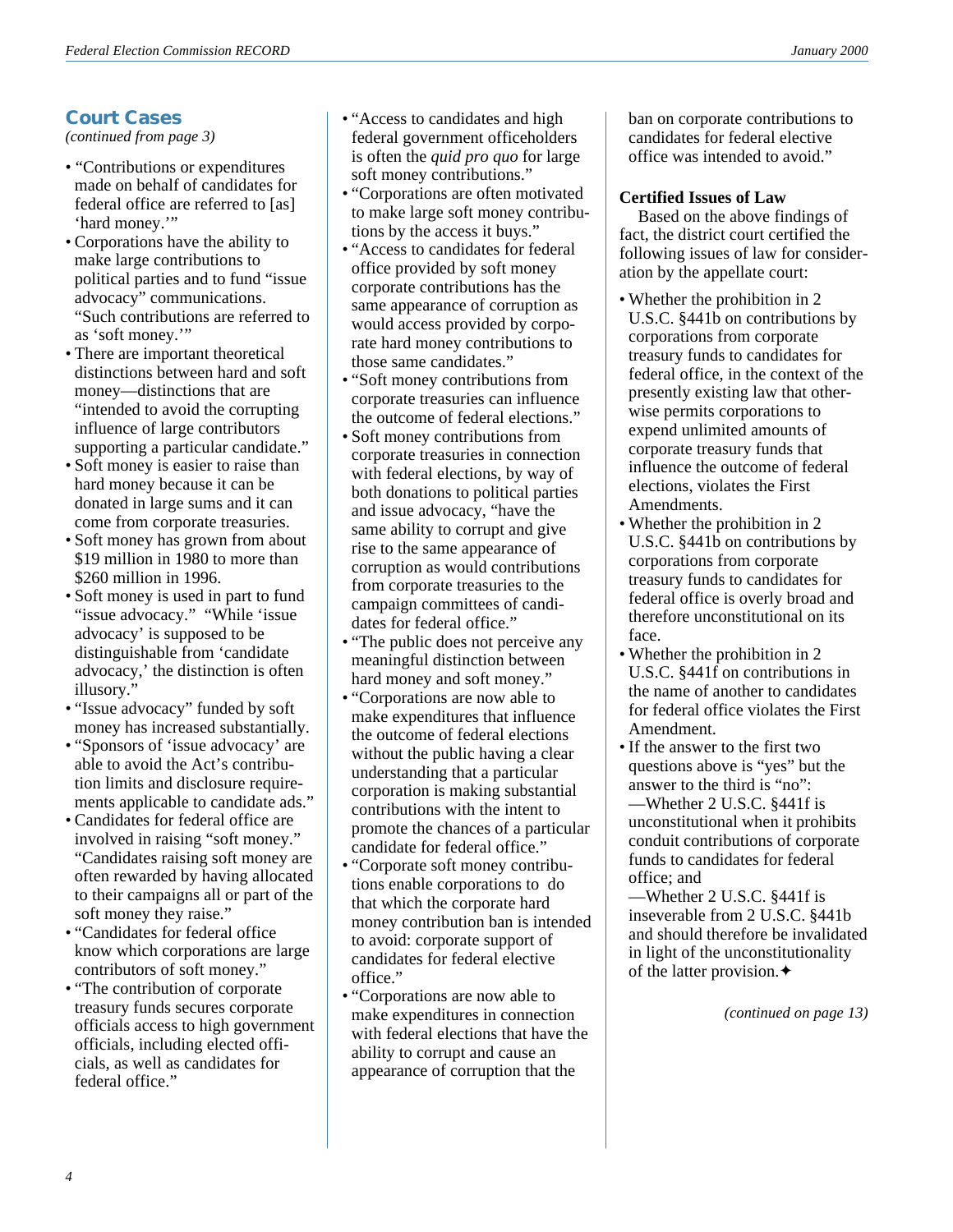# **Reports**

# **Reports Due in 2000**

This article on filing requirements for election year 2000 is supplemented by accompanying reporting tables.

It is the responsibility of the committee treasurer to file required reports on time. To assist treasurers, the Commission sends committees FEC reporting forms and notices of upcoming reporting deadlines.

For further information on reporting or to order extra forms, call the FEC: 800/424-9530 (press 1) or 202/694-1100. Additionally, most [forms are available at the](http://www.fec.gov/reporting.html) [FEC's Web site \(http://](http://www.fec.gov/reporting.html) [www.fec.gov\)](http://www.fec.gov/reporting.html) and from the

agency's Faxline system (dial 202/ 501-3413).

### **Reports Covering 2000 Activity**

To find out which reports your committee must file in 2000, check the Guide to Reporting chart on page 6. Please note that committees active in special elections in 2000 may have to file additional special election reports, as explained below.

### **Committees Active in Special Elections**

Committees authorized by candidates running in any 2000 special election must file special election reports in addition to regularly scheduled reports. 11 CFR 104.5(h). They are also required to comply with the 48-hour notice requirement for contributions of \$1,000 or more (including loans) received shortly before an election. See 11 CFR 104.5(f).

PACs and party committees supporting candidates running in special elections also may have to file pre- and post-election reports unless they file on a monthly basis. 11 CFR 104.5(c)(3) and 104.5(h). However, all PACs are subject to 24-hour reporting of independent expenditures made shortly before an election. See 11 CFR 104.4(b) and (c) and 104.5(g).

When timing permits, the *Record* will alert committees to special election reporting dates in 2000.

### **Waiver of State Filing**

On October 14, 1999, the Commission approved a state filing waiver program, relieving qualified states of the requirement to make paper copies of FEC reports available to the public.

As a result, beginning with the December 1999 monthly report, most political committees will no longer have to file copies of their reports at the state level in the states that have received the waiver. $<sup>1</sup>$  The</sup> exception is Senate candidates. They must continue to file copies of their reports with the states.

### **All Committees: Year-End Reports Covering 1999 Activity**

All committees must file a 1999 Year-End report due January 31, 2000. The coverage and reporting dates are found on page 7.

### **Authorized Committees of Candidates**

*2000 House and Senate Candidates.* Authorized committees of 2000 House and Senate candidates file the following reports:

- Quarterly reports;<sup>2</sup>
- A pre-primary report;
- Pre- and post-general election reports (if the candidate participates in the general election); and
- 48-hour notices on contributions of \$1,000 or more received after the 20th day, but more than 48 hours, before the day of each election in which the candidate participates. These notices are due within 48 hours of the committee's receipt of the contribution.  $11$  CFR  $104.5(a)$  $(1)$  and  $(f).<sup>3</sup>$

Note: Committees are required to file election reports and 48-hour notices even if the candidate is unopposed in the election. Moreover, these reporting requirements still apply even if a primary or general election is not held because the candidate is unopposed or received a majority of votes in the previous election. However, no report is required for a primary election that is not held because the candidate was nominated by a caucus or convention,<sup>4</sup> for which a pre-election report would have already been filed. See 11 CFR  $110.1(i)$ .

*(continued on page 7)*

*2Note that an authorized committee of a 2000 candidate must file on a quarterly basis in 2000 even if the candidate withdraws before participating in the primary. However, such a committee would not have to file a pre-primary report (or other election reports) unless the candidate's name remained on the ballot.*

*3 Since 48-hour notices do not have to be signed by the treasurer, they may be sent by mailgram, telegram or telefacsimile (fax) machine in order to meet the 48-hour requirement. AO 1988-32. Fax numbers for: the Secretary of the Senate--202/224-1851; FEC--202/219-0174. Note: Other reports and statements may not be faxed.*

*4 A pre-convention report is required only if the convention has authority to nominate. See 11 CFR 100.2(e).*

*<sup>1</sup>Currently twelve states have qualified for the state waiver: Arkansas, Florida, Idaho, Illinois, Kansas, Michigan, Nebraska, New York, North Dakota, South Dakota, Utah and Wisconsin.*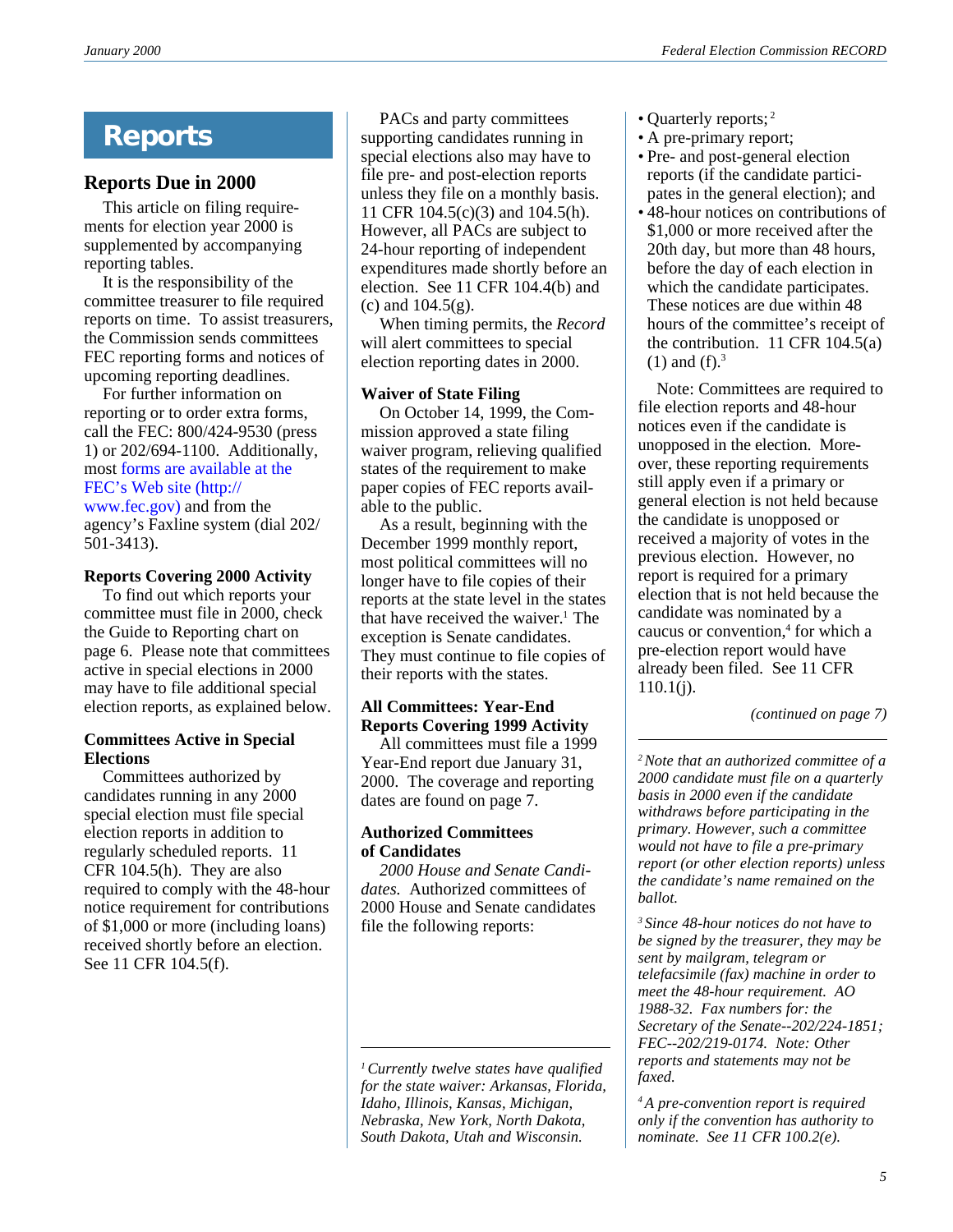# **Guide to 2000 Reporting**

All committees must also file a 1999 Year-End Report, due January 31, 2000.

|                                                                                              | <b>Required Reports</b>     |   |                |                                                                                          |                                                          |                                            |
|----------------------------------------------------------------------------------------------|-----------------------------|---|----------------|------------------------------------------------------------------------------------------|----------------------------------------------------------|--------------------------------------------|
| <b>Type of Filer</b>                                                                         | <b>Semiannual Quarterly</b> |   | <b>Monthly</b> | Pre-<br>Primary <sup>1</sup>                                                             | Pre-<br><b>General</b>                                   | Post-<br><b>General</b>                    |
| House and Senate Campaigns<br>of 2000 Candidates                                             |                             |   |                |                                                                                          | required only if candidate runs in election              |                                            |
| <b>Other House and Senate</b><br>Campaigns <sup>2</sup>                                      |                             |   |                |                                                                                          |                                                          |                                            |
| Presidential Campaigns <sup>3</sup><br><b>Anticipating Activity</b><br>of at Least \$100,000 |                             |   | J              |                                                                                          | required only if candidate<br>runs in election           |                                            |
| Presidential Campaigns <sup>3</sup><br>With Activity<br>Less Than \$100,000                  |                             | ✓ |                | ✓                                                                                        | required only if candidate runs in election              |                                            |
| PACs and Party Committees<br><b>Filing Monthly</b>                                           |                             |   | √              |                                                                                          | December monthly reports                                 | filed in lieu of November and              |
| PACs and Party Committees<br>Filing Quarterly <sup>4</sup>                                   |                             | ✓ |                | ✓<br>makes contributions or<br>with election during the<br>reporting period <sup>5</sup> | required only if committee<br>expenditures in connection | ✓<br>required<br>regardless<br>of activity |

*1Category also includes pre-convention and pre-runoff reports.*

*3Presidential committees that wish to change their filing frequency during 2000 should notify the Commission in writing.*

*4PACs and party committees that filed on a semiannual basis in 1999 file on a quarterly basis in 2000. To avoid the need to file pre-primary and pre-runoff reports, these committees may change to monthly filing if they first notify the Commission in writing. Committees may change filing frequency only once a year. 11 CFR 104.5(c).*

*5A reporting period begins with the close of books for the last report filed and ends with the closing date for the applicable report.*

*<sup>2</sup> Special election candidates must file additional reports pertaining to their special elections. See periodic* Record *announcements.*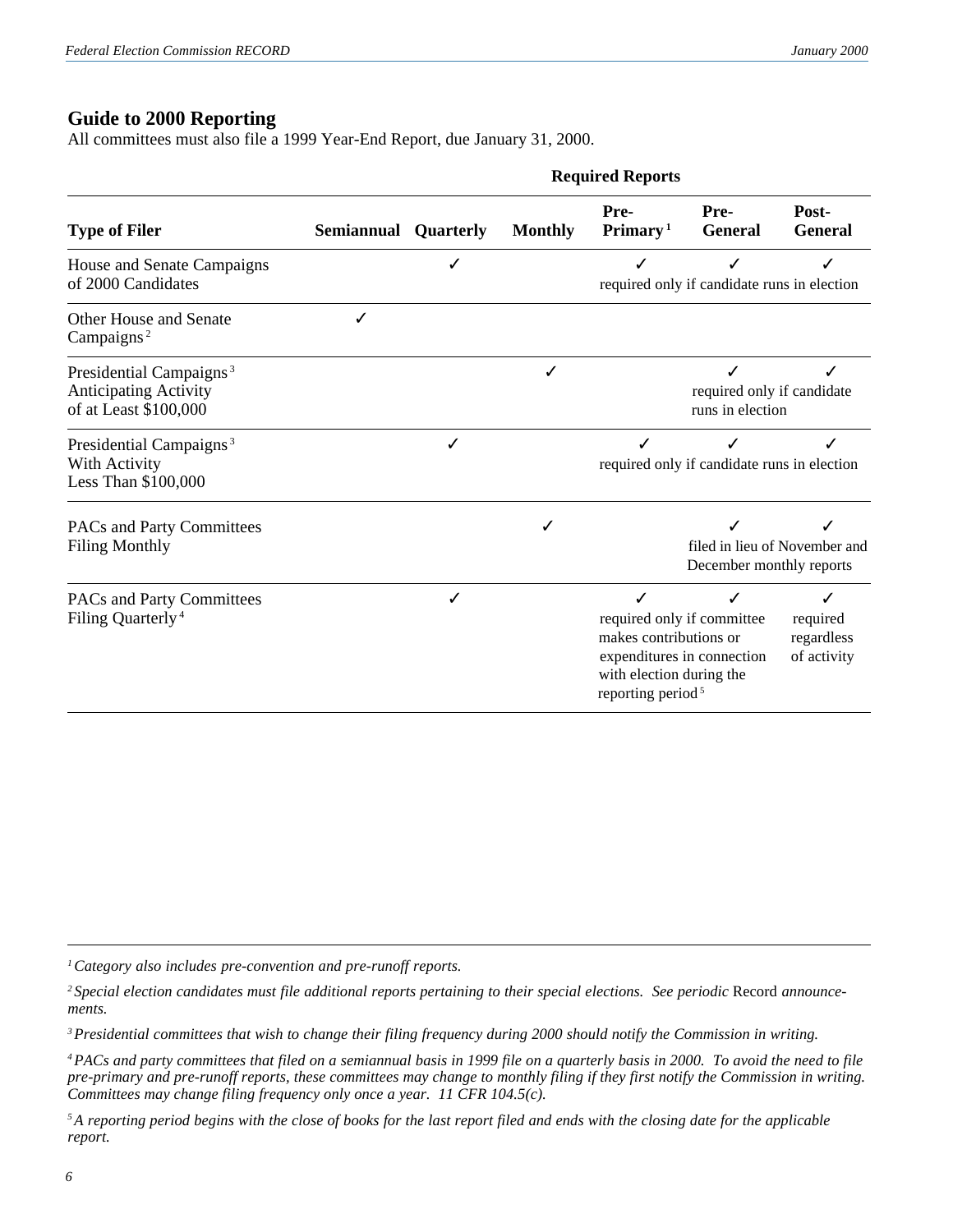*Other House and Senate Candidates.* Committees authorized by House and Senate candidates who ran or intend to run in a year other than 2000 file on a semiannual basis. 11 CFR 104.5(a)(2).

*Presidential Candidates.* All committees authorized by Presidential candidates must file on either a monthly or a quarterly schedule. 11 CFR 104.5(b)(2).

A Presidential committee wishing to change its filing schedule should notify the Commission in writing.

Presidential committees active in the 2000 race that have received contributions or made expenditures aggregating \$100,000 or that anticipate this level of activity file on a monthly basis. If the candidate runs in the general election, the campaign must file pre-and postgeneral election reports in lieu of the November and December monthly reports.

Presidential committees active in the 2000 race with financial activity under \$100,000 file on a quarterly basis. They must also file pre- and post-election reports for the elections they run in.

Presidential committees retiring debts from previous campaigns may file on either a monthly or a quarterly schedule.

### **PACs and Party Committees**

PACs (separate segregated funds and nonconnected committees) and party committees that filed on a semiannual basis during 1999 now file on a quarterly basis. Monthly filers continue on the monthly schedule. PACs and party committees may, however, change their filing schedule, as explained later in this section.

Note that all PACs, whichever schedule they follow, are subject to the 24-hour filing requirement for last-minute independent expenditures (also explained later).

*(continued on page 8)*

### **1999 Year-End Report**

Note: All committees file this report.

| <b>Report</b> | <b>Period Covered</b>                              | Filing Date <sup>1</sup> |
|---------------|----------------------------------------------------|--------------------------|
| Year-End      | Closing date<br>of last report<br>through 12/31/99 | January 31, 2000         |

### **2000 Monthly Reports**

| <b>Report</b>            | <b>Period Covered</b>      | <b>Filing Date</b> <sup>1</sup> |  |  |
|--------------------------|----------------------------|---------------------------------|--|--|
| February                 | January 1-31               | February 20 $^2$                |  |  |
| March                    | February 1-29              | March 20                        |  |  |
| April                    | March 1-31                 | April 20                        |  |  |
| May                      | April 1-30                 | May 20 $2$                      |  |  |
| June                     | May 1-31                   | June 20                         |  |  |
| July                     | June 1-30                  | July 20                         |  |  |
| August                   | July $1-31$                | August $202$                    |  |  |
| September                | August 1-31                | September 20                    |  |  |
| October                  | September 1-30             | October 20                      |  |  |
| Pre-General <sup>3</sup> | October 1-18<br>October 26 |                                 |  |  |
| Post-General             | Oct. 19-Nov. 27            | December 7                      |  |  |
| Year-End                 | Nov. 28-Dec. 31            | January 31, 2001                |  |  |

# **2000 Quarterly Reports**

| <b>Report</b> | <b>Close of Books</b> | Filing Date <sup>1</sup> |
|---------------|-----------------------|--------------------------|
| 1st Quarter   | March 31              | April $152$              |
| 2nd Quarter   | June $301$            | July 15 $2$              |
| 3rd Quarter   | September 30          | October 15 <sup>2</sup>  |
| Year-End      | December 31           | January 31, 2001         |

### **Pre- and Post-Election Reports for November 7 General Election2**

| Report         | <b>Close of Books</b> | Filing Date <sup>1</sup> |
|----------------|-----------------------|--------------------------|
| $Pre-General3$ | October 18            | October 26               |
| Post-General   | November 27           | December 7               |

*1Reports sent by registered or certified mail must be postmarked by the filing date (except in the case of the pre-general election report; see footnote 2). Reports sent by other means must be received by the filing date. 11 CFR 104.5(e).*

*2Note that the filing date falls on a weekend. Filing dates are not extended when they fall on nonworking days.*

*3 If sent by registered or certified mail, the pre-general must be postmarked by October 23.*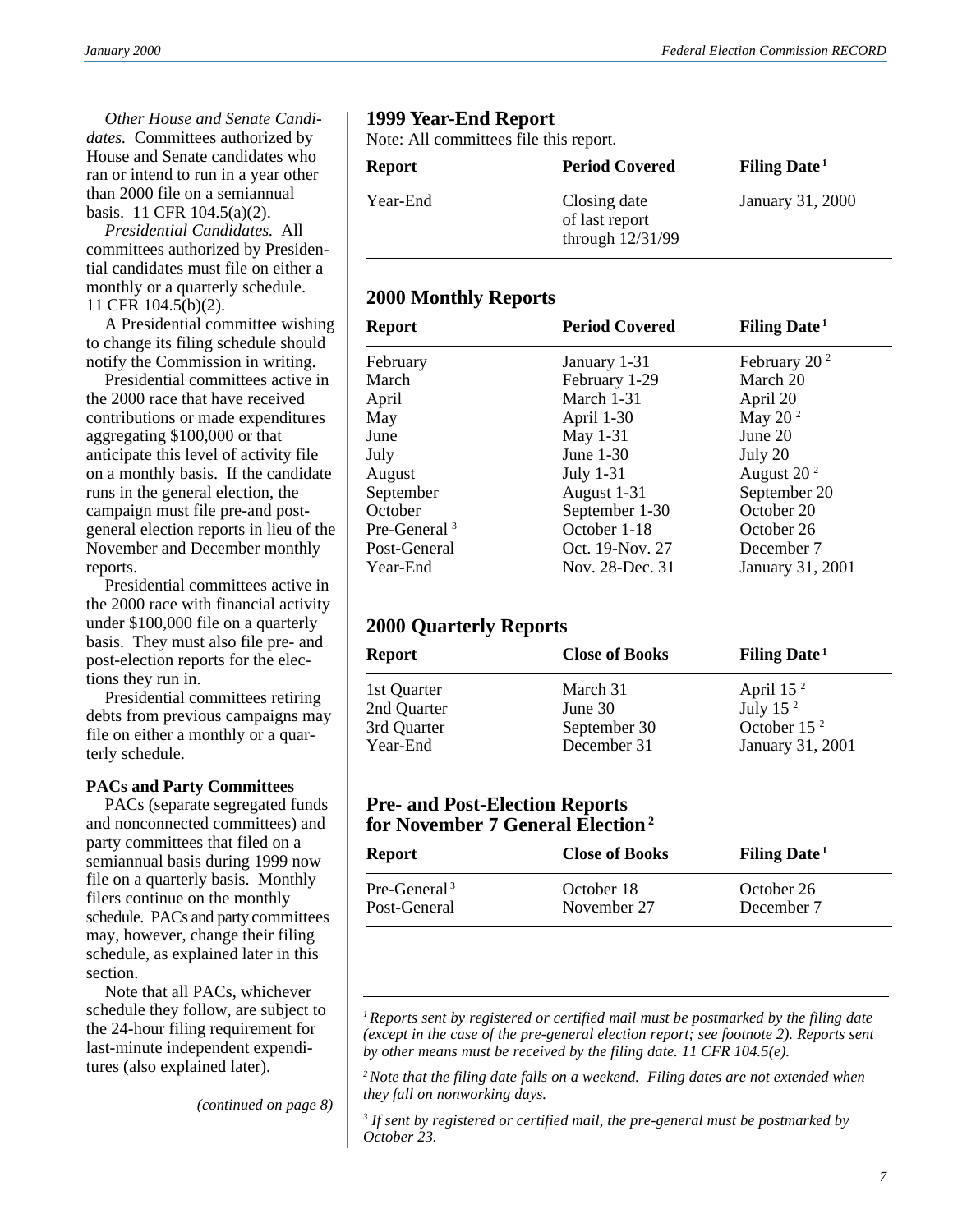*Quarterly Filers.* A PAC or party committee that files on a quarterly basis must additionally file a postgeneral election report. 11 CFR  $104.5(c)(1)(i)$  and (iii).

Quarterly filers may also have to file pre-convention, pre-primary, prerunoff and pre-general election reports. The requirement to file a pre-election report is triggered if the committee makes a contribution or expenditure in connection with the election during the applicable reporting period. 11 CFR 104.5(c)  $(1)(ii)$ . A reporting period begins the day after the close of books for the last report filed and continues through the close of books for the pre-election report.

Note that, although the FEC sends committees notices of upcoming reporting deadlines for quarterly reports and general election reports, the agency does not send PACs or party committees pre-election reporting notices for Congressional conventions, primaries or runoffs.

*Monthly Filers.* Unlike quarterly filers, PACs and party committees filing on a monthly basis do not file pre-election reports for conventions, primaries or runoff elections. They must, however, file pre- and postgeneral election reports in lieu of the November and December monthly reports. Monthly filers must also file a Year-End report. 11 CFR  $104.5(c)(3)$ .

*Changing the Filing Schedule.* PACs and party committees filing on a quarterly schedule may change to a monthly schedule in order to avoid having to file pre-convention, pre-primary and pre-runoff reports. The committee must first notify the Commission in writing. The notification should accompany a report filed under the committee's current reporting schedule. A committee may change its filing frequency only once a year. 11 CFR  $104.5(c)$ .

*24-Hour Reports on Independent Expenditures.* Any PAC (including a monthly filer) that makes independent expenditures in connection with any election (convention, primary, runoff, general) may have to file a 24-hour report. This report is required when a committee makes independent expenditures aggregating \$1,000 or more after the 20th day, but more than 24 hours, before the day of the election. The report must be filed within 24 hours after the expenditure is made. For more information on the 24-hour reporting requirement, see 11 CFR 104.4(b) and (c) and 104.5(g). See also "Where to File" (below) for special filing requirements.

### **Where to File**

Committee treasurers must file FEC reports with the appropriate federal and state filing offices. Please note that:

- The addresses for the federal offices (FEC and Secretary of the Senate) appear in the instructions to the Summary Page of FEC Forms 3 and 3X.
- A list of state filing offices is available from the Commission.

*House Candidate Committees.* Principal campaign committees of House candidates file with the FEC. 11 CFR 105.1. The principal campaign committee must simultaneously file a copy of each report and statement with the Secretary of State (or equivalent officer) of the state in which the candidate seeks (or sought) election. 2 U.S.C.  $§439(a)(2)(B).5$ 

*Senate Candidate Committees.* Principal campaign committees of Senate candidates file with the Secretary of the Senate, as appropriate. 11 CFR 105.2. The principal campaign committee must simultaneously file a copy of each report and statement with the Secretary of State (or equivalent officer) of the state in which the candidate seeks (or sought) election. 2 U.S.C.  $§439(a)(2)(B).$ 

*Presidential Candidate Committees.* Principal campaign committees of Presidential candidates file

with the FEC. 11 CFR 105.3. The principal campaign committee must also file a copy of each report and statement with the filing office of each state in which the committee makes expenditures. 2 U.S.C. §439(a)(2)(A); 11 CFR 108.2.5

*Candidate Committees with More Than One Authorized Committee.* If a campaign includes more than one authorized committee, the principal campaign committee files, with its own report, the reports prepared by the other authorized committees as well as a consolidated report (FEC Form 3Z or page 5 of FEC Form 3P, as appropriate). 11 CFR 104.3(f).

*PACs and Party Committees.* Generally PACs and party committees file with the FEC. There are, however, exceptions:

- Committees supporting only Senate candidates file with the Secretary of the Senate; and
- PACs file 24-hour notices disclosing independent expenditures on behalf of House and Senate candidates with the FEC and the Secretary of the Senate as appropriate. 11 CFR 104.4(c) and  $104.5(g)$ .

PACs and party committees must simultaneously file copies of reports and statements with the Secretary of the State (or equivalent officer) as follows<sup>5</sup>:

• Committees making contributions or expenditures in connection with House and Senate campaigns also file in the state in which the candidate seeks election. The committee is required to file only that portion of the report applicable to the candidate in that state (e.g., the Summary Page and the schedule showing the contribution or expenditure). 2 U.S.C. §439(a) (2)(B); 11 CFR 108.3.

*(continued on page 13)*

*5Please see article on the waiver of state office filings on page 2.*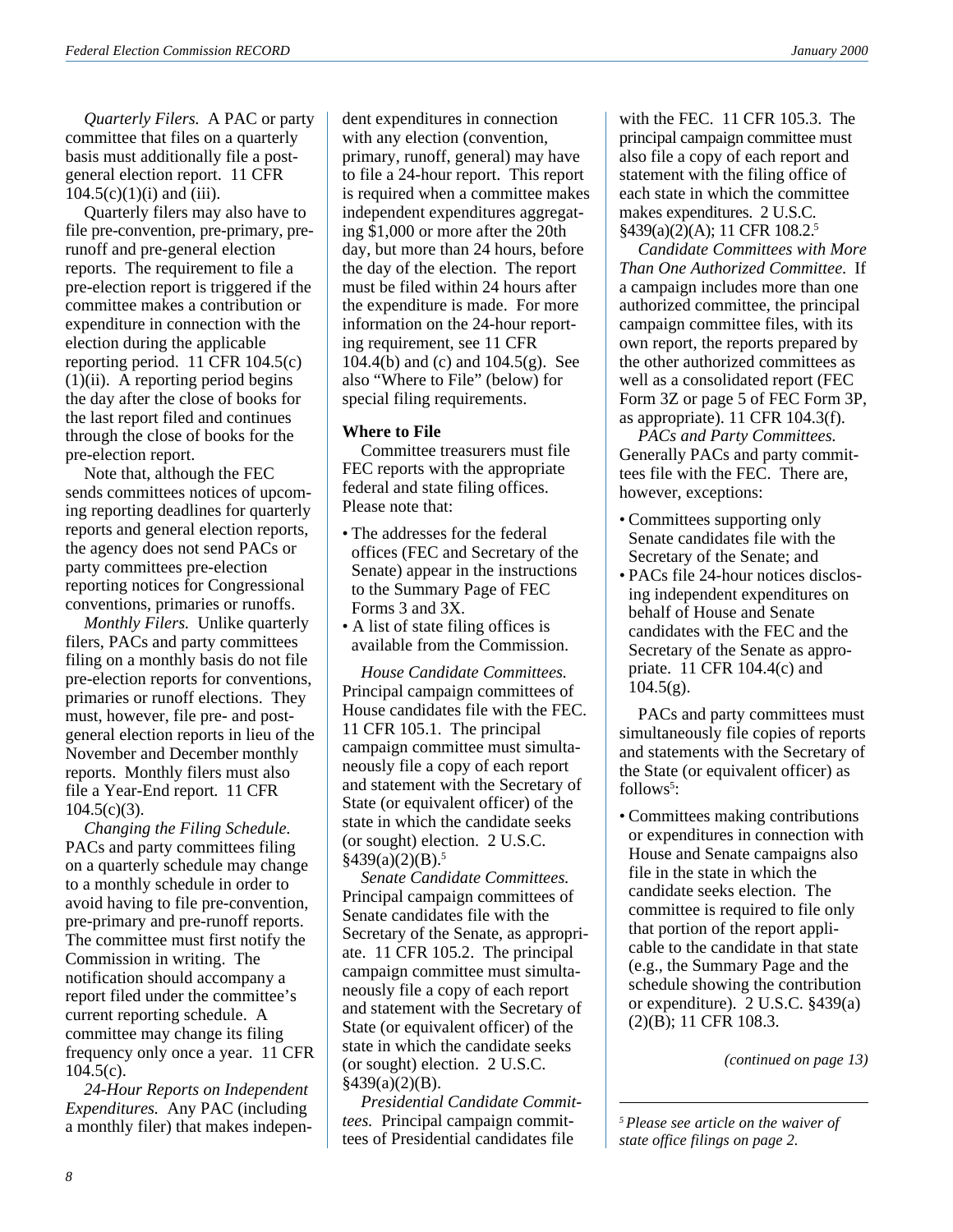| <b>State or Territory</b> | <b>Election Day</b>               | Close of Books <sup>†</sup> | <b>Registered/Certified</b><br><b>Mailing Date</b> <sup>#</sup> | <b>Filing Date</b> <sup>#</sup> |
|---------------------------|-----------------------------------|-----------------------------|-----------------------------------------------------------------|---------------------------------|
| Alabama                   | June 6<br>Runoff: June 27         | May 17<br>June 7            | May 22<br>June 12                                               | May 25<br>June 15               |
| Alaska                    | August 22                         | August 2                    | August 7                                                        | August 10                       |
| American Samoa            | November 7<br>Runoff: November 21 | October 18<br>November 1    | October 23<br>November $91$                                     | October 26<br>November 9        |
| *Arizona                  | September 12                      | August 23                   | August 28                                                       | August 31                       |
| Arkansas                  | May $23$<br>Runoff: June 13       | May 3<br>May 24             | May 8<br>May 29 $2$                                             | May 11<br>June 1                |
| *California               | March 7                           | February 16                 | February 21 <sup>2</sup>                                        | February 24                     |
| Colorado                  | August 8                          | July 19                     | July 24                                                         | July 27                         |
| *Connecticut              | September 12                      | August 23                   | August 28                                                       | August 31                       |
| *Delaware                 | September 9                       | August 20                   | August 25                                                       | August 28                       |
| District of Columbia      | May 2                             | April 12                    | April 17                                                        | April 20                        |
| *Florida                  | September 5<br>Runoff: October 3  | August 16<br>September 13   | August 21<br>September 18                                       | August 24<br>September 21       |

### **Pre-Election Reporting Dates: 2000 Primary and Runoff Elections**

<sup>\*</sup> *States holding 2000 Senate elections.*

<sup>†</sup> *This date indicates the* end *of the reporting period. A reporting period always begins the day after the closing date of the last report filed. If the committee is new and has not previously filed a report, the first report must cover all activity that occurred before the committee registered and, if applicable, before the individual became a candidate.*

<sup>‡</sup>*Reports sent by registered or certified mail must be postmarked by the mailing date. Otherwise, they must be received by the filing date.*

*<sup>1</sup> The mailing date is the same as the filing date because the computed date falls one day before the primary date.*

*<sup>2</sup>Federal holiday. For registered/certified mailing date, the report should be postmarked before that date.*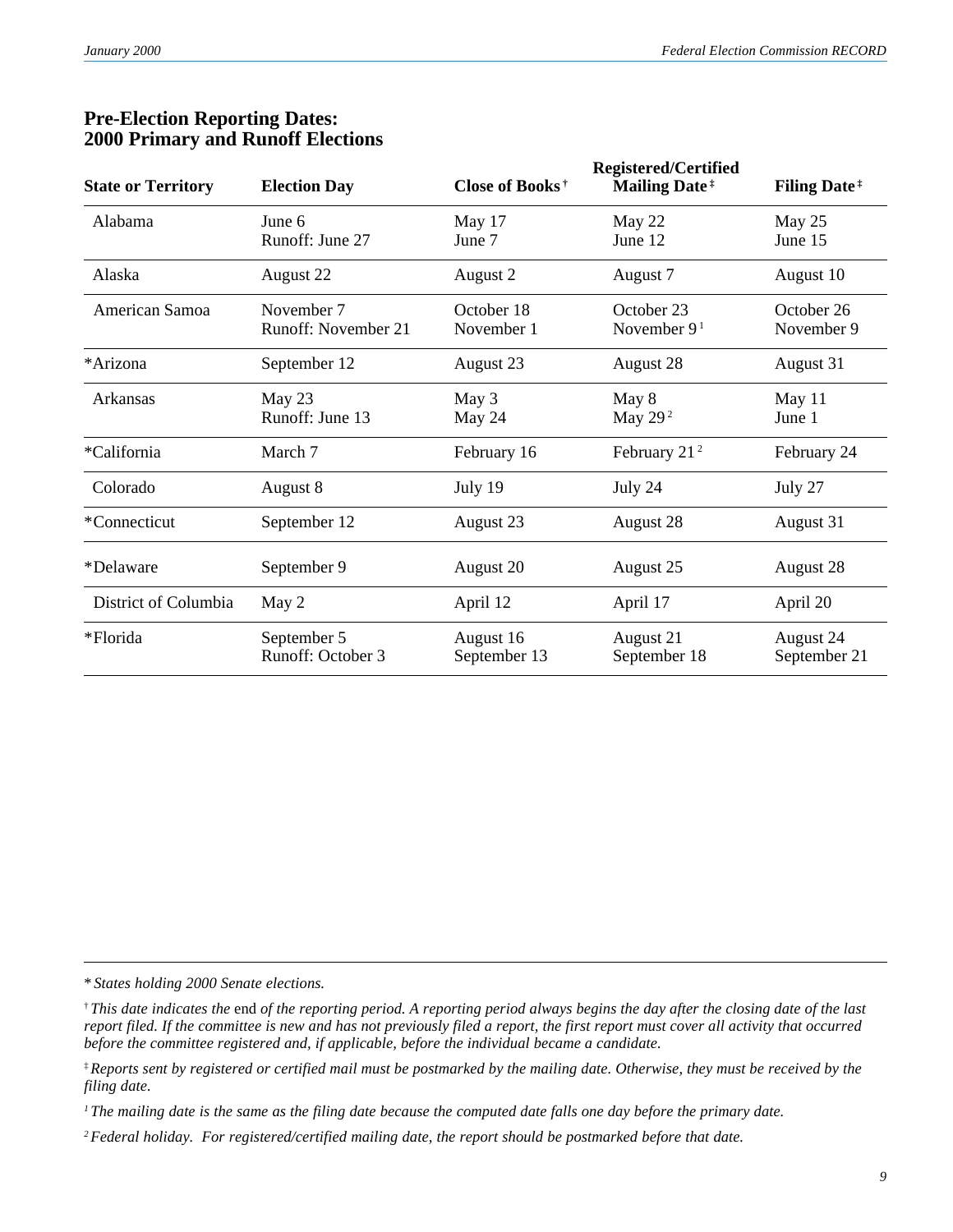| <b>State or Territory</b> | <b>Election Day</b> | Close of Books <sup>†</sup> | <b>Registered/Certified</b><br><b>Mailing Date</b> <sup>#</sup> | <b>Filing Date</b> <sup>#</sup> |
|---------------------------|---------------------|-----------------------------|-----------------------------------------------------------------|---------------------------------|
| Georgia                   | July 18             | June 28                     | July 3                                                          | July $63$                       |
|                           | Runoff: August 8    | July 19                     | July 24                                                         | July 27                         |
| Guam                      | September 2         | August 13                   | August 18                                                       | August 21                       |
| *Hawaii                   | September 23        | September 3                 | September 8                                                     | September 11                    |
| Idaho                     | May 23              | May 3                       | May 8                                                           | May 11                          |
| Illinois                  | March 21            | March 1                     | March 6                                                         | March 9                         |
| *Indiana                  | May 2               | April 12                    | April 17                                                        | April 20                        |
| Iowa                      | June 6              | May 17                      | May 22                                                          | May 25                          |
| Kansas                    | August 1            | July 12                     | July 17                                                         | July 20                         |
| Kentucky                  | May 23              | May 3                       | May 8                                                           | May 11                          |
| Louisiana                 | November 7          | October 18                  | October 23                                                      | October 26                      |
|                           | Runoff: December 9  | November 19                 | November 24                                                     | November 27                     |
| *Maine                    | June 13             | May 24                      | May $292$                                                       | June 1                          |
| *Maryland                 | March 7             | February 16                 | February $212$                                                  | February 24                     |
| *Massachusetts            | September 19        | August 30                   | September 4 <sup>2</sup>                                        | September 7                     |
| *Michigan                 | August 8            | July 19                     | July 24                                                         | July 27                         |
| *Minnesota                | September 12        | August 23                   | August 28                                                       | August 31                       |

\* *States holding 2000 Senate elections.*

† *This date indicates the* end *of the reporting period. A reporting period always begins the day after the closing date of the last report filed. If the committee is new and has not previously filed a report, the first report must cover all activity that occurred before the committee registered and, if applicable, before the individual became a candidate.*

<sup>‡</sup>*Reports sent by registered or certified mail must be postmarked by the mailing date. Otherwise, they must be received by the filing date.*

*<sup>2</sup>Federal holiday. For registered/certified mailing date, the report should be postmarked before that date.*

*<sup>3</sup> The July Quarterly report is waived for committees filing the Georgia pre-primary report. See 11 CFR 104.5(a)(1)(iii)(C) and*  $(c)(1)(i)(C).$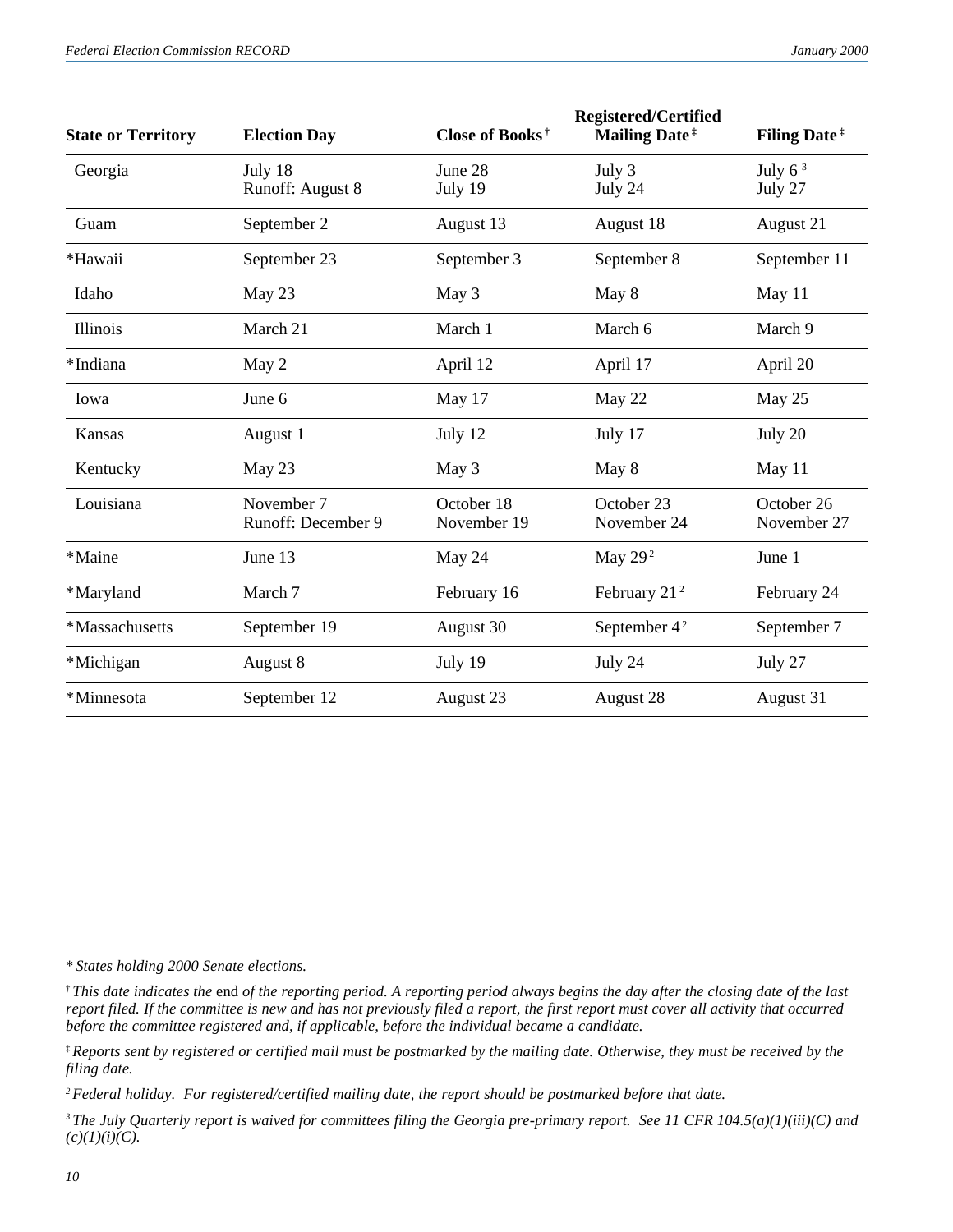| <b>State or Territory</b> | <b>Election Day</b>               | Close of Books <sup>†</sup> | <b>Registered/Certified</b><br><b>Mailing Date</b> <sup>#</sup> | <b>Filing Date</b> <sup>#</sup> |
|---------------------------|-----------------------------------|-----------------------------|-----------------------------------------------------------------|---------------------------------|
| *Mississippi              | March 14<br>Runoff: April 4       | February 23<br>March 15     | February 28<br>March 20                                         | March 2<br>March 23             |
| *Missouri                 | August 8                          | July 19                     | July 24                                                         | July 27                         |
| *Montana                  | June 6                            | May 17                      | May 22                                                          | May 25                          |
| *Nebraska                 | May 9                             | April 19                    | April 24                                                        | April 27                        |
| *Nevada                   | September 5                       | August 16                   | August 21                                                       | August 24                       |
| New Hampshire             | September 12                      | August 23                   | August 28                                                       | August 31                       |
| *New Jersey               | June 6                            | May 17                      | May 22                                                          | May 25                          |
| *New Mexico               | June 6                            | May 17                      | May 22                                                          | May 25                          |
| *New York                 | September 12                      | August 23                   | August 28                                                       | August 31                       |
| North Carolina            | May 2<br>Runoff: May 30           | April 12<br>May 10          | April 17<br>May 15                                              | April 20<br>May 18              |
| *North Dakota             | June 13                           | May 24                      | May 29 <sup>2</sup>                                             | June 1                          |
| *Ohio                     | March 7                           | February 16                 | February 21                                                     | February 24                     |
| Oklahoma                  | August 22<br>Runoff: September 19 | August 2<br>August 30       | August 7<br>September 4 <sup>2</sup>                            | August 10<br>September 7        |
| Oregon                    | May 16                            | April 26                    | May 1                                                           | May 4                           |
| *Pennsylvania             | April 4                           | March 15                    | March 20                                                        | March 23                        |
| Puerto Rico               | November 14, 1999                 | October 25, 1999            | October 30, 1999                                                | November 2,<br>1999             |
| *Rhode Island             | September 12                      | August 23                   | August 28                                                       | August 31                       |
| South Carolina            | June 13<br>Runoff: June 27        | May 24<br>June 7            | May $292$<br>June $151$                                         | June 1<br>June 15               |

*<sup>\*</sup> States holding 2000 Senate elections.*

<sup>†</sup> *This date indicates the* end *of the reporting period. A reporting period always begins the day after the closing date of the last report filed. If the committee is new and has not previously filed a report, the first report must cover all activity that occurred before the committee registered and, if applicable, before the individual became a candidate.*

<sup>‡</sup>*Reports sent by registered or certified mail must be postmarked by the mailing date. Otherwise, they must be received by the filing date.*

<sup>&</sup>lt;sup>1</sup> The mailing date is the same as the filing date because the computed mail date would fall one day before the primary is held.

*<sup>2</sup>Federal holiday. For registered/certified mailing date, the report should be postmarked before that date.*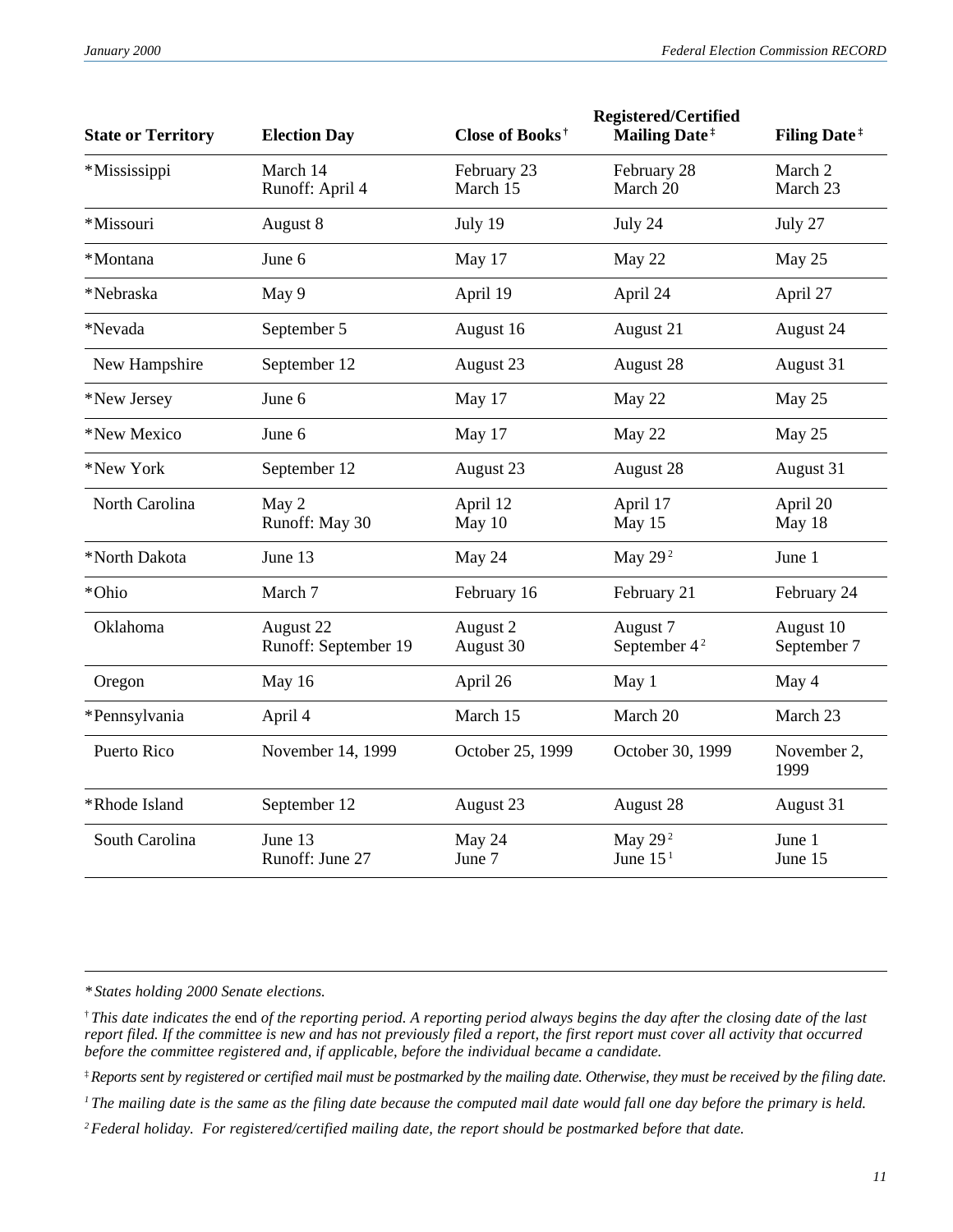| <b>State or Territory</b> | <b>Election Day</b>          | Close of Books <sup>†</sup> | <b>Registered/Certified</b><br><b>Mailing Date</b> <sup>#</sup> | <b>Filing Date</b> <sup>#</sup> |
|---------------------------|------------------------------|-----------------------------|-----------------------------------------------------------------|---------------------------------|
| South Dakota              | June 6<br>Runoff: June 20    | May 17<br>May 31            | May 22<br>June $81$                                             | May 25<br>June 8                |
| <i>*</i> Tennessee        | August 3                     | July 14                     | July 19                                                         | July 22 <sup>4</sup>            |
| *Texas                    | March 14<br>Runoff: April 11 | February 23<br>March 22     | February 28<br>March 27                                         | March 2<br>March 30             |
| *Utah                     | June 27                      | June 7                      | June 12                                                         | June 15                         |
| *Vermont                  | September 12                 | August 23                   | August 28                                                       | August 31                       |
| *Virginia                 | June 13                      | May 24                      | May 29 $2$                                                      | June 1                          |
| Virgin Islands            | September 9                  | August 20                   | August 25                                                       | August 28                       |
| *Washington               | September 19                 | August 30                   | September $42$                                                  | September 7                     |
| *West Virginia            | May 9                        | April 19                    | April 24                                                        | April 27                        |
| *Wisconsin                | September 12                 | August 23                   | August 28                                                       | August 31                       |
| *Wyoming                  | August 22                    | August 2                    | August 7                                                        | August 10                       |

\* *States holding 2000 Senate elections.*

<sup>†</sup> *This date indicates the* end *of the reporting period. A reporting period always begins the day after the closing date of the last report filed. If the committee is new and has not previously filed a report, the first report must cover all activity that occurred before the committee registered and, if applicable, before the individual became a candidate.*

<sup>‡</sup>*Reports sent by registered or certified mail must be postmarked by the mailing date. Otherwise, they must be received by the filing date.*

<sup>&</sup>lt;sup>1</sup> The mailing date is the same as the filing date because the computed mailing date would fall one day before the primary was held.

*<sup>2</sup>Federal holiday. For registered/certified mailing date, the report should be postmarked before that date.*

*<sup>4</sup>Note that the filing date falls on a weekend. Filing dates are not extended when they fall on nonworking days.*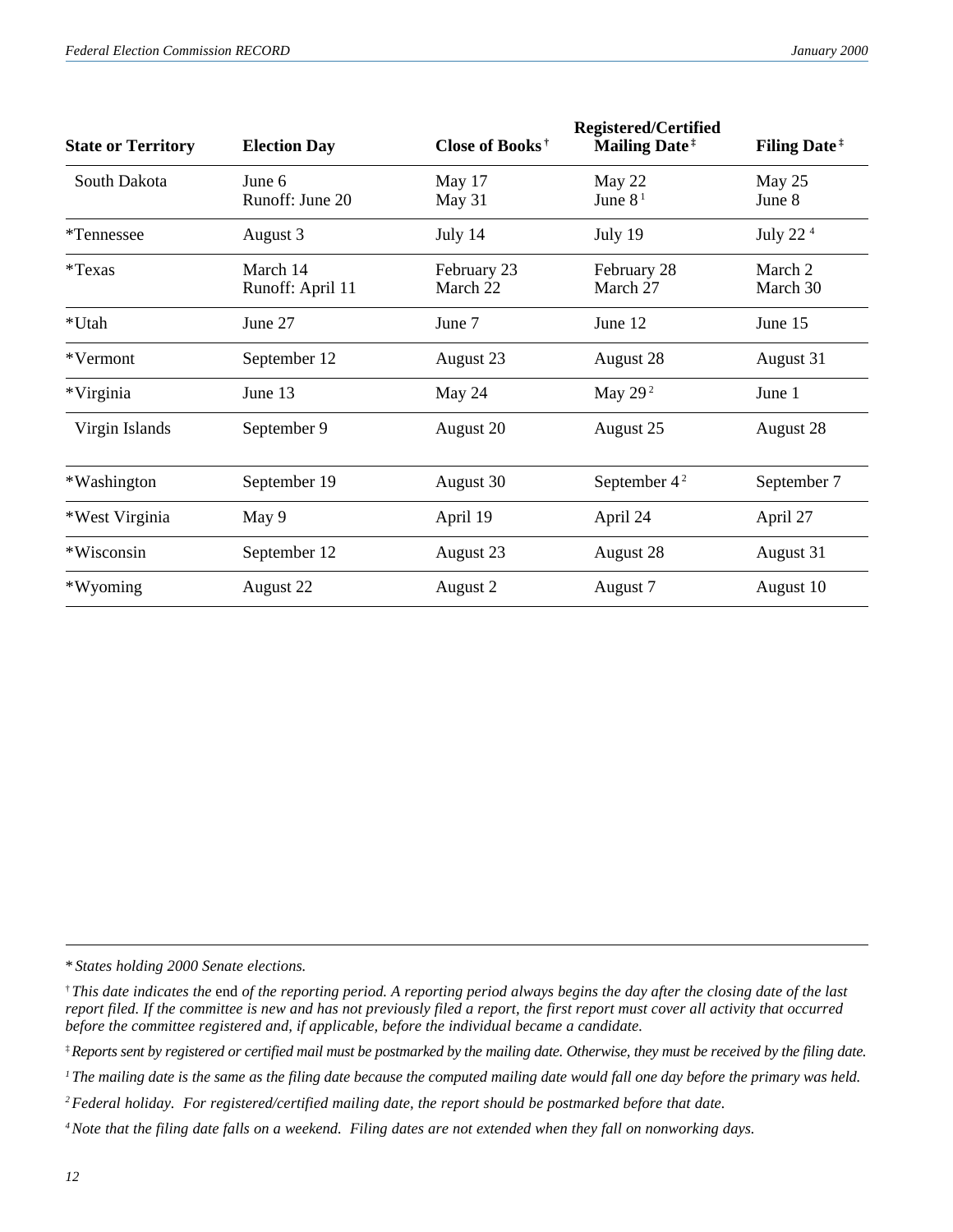- Committees making contributions or expenditures in connection with Presidential candidates also file in the states in which the Presidential committee and the donor committee have their headquarters. 11 CFR 108.4.
- Committees making independent expenditures on behalf of Presidential candidates (including those disclosed in 24-hour notices) file in the state in which the expenditure is made. 11 CFR 104.4(c)(1), 104.5(g) and 108.2.

### **Late Filing**

The Act does not permit the Commission to grant extensions of filing deadlines under any circumstances. Filing late reports could result in enforcement action by the Commission.✦

### **Court Cases**

*(continued from page 4)*

### **Simon C. Fireman, et al. v. USA**

In October 1999, the parties in this case signed a settlement agreement, which did not constitute an admission of liability on the part of either party.

The plaintiffs, Simon C. Fireman and Aqua-Leisure Industries, Inc. (Aqua-Leisure), brought this action to recover from the government illegal campaign contributions they had made to the Dole for President Committee, which had disgorged the illegal contributions to the U.S. Treasury.

In 1996, Mr. Fireman pleaded guilty to making contributions in the names of others and making excessive contributions to two 1996 Presidential campaign committees of former Senator Bob Dole. The U.S. District Court for the District of Massachusetts ordered him to pay a \$1 million fine and sentenced him to one year of probation. Upon learning that the contributions were likely impermis-

### **A Great Idea in 2000...**

becomes a requirement in 2001!

 In the months to come, electronic filing thresholds will be announced. Any committee that exceeds or expects to exceed these thresholds in 2001 will be required to file its 2001 reports electronically. While the Commission has not yet determined the thresholds, it is expected that approximately two thousand committees will be required to file electronically.

 What does electronic filing mean for your committee? It means start electronic filing now! Changing or upgrading your software systems and becoming comfortable with them are easily done over the course of a year, but not so easily done just a few days or weeks before a filing deadline. Starting early has the added benefit of minimizing data entry, which saves time and decreases the possibility for errors.

 If you have questions concerning electronic filing, call 800/424-9530 (press 5) or 202/694-1100. To order the FEC's electronic filing software, go to page 22.

sible, Mr. Dole's primary and compliance committees disgorged \$69,000 to the U.S. Treasury.

Mr. Fireman alleged that FEC regulations mandate that a contribution that does not appear impermissible at the time it is made, but later is found to be from a prohibited source, be refunded to the contributor within 30 days. 11 CFR 103.3(b)(2). He also alleged that Commission advisory opinions concluding that a campaign committee could also refund impermissible contributions to the U.S. Treasury are beyond the Commission's authority and contrary to its regulations.

On October 26, the USA agreed to settle the matter in full by paying Mr. Fireman \$69,000. The payment fully discharges the USA of all claims and demands made by Mr. Fireman. The parties entered into the agreement solely for the purpose of settling this action and all disputes between the parties involved. The agreement should not be cited or otherwise referred to, in any proceeding, whether judicial or administrative.

U.S. Court of Federal Claims, 99- 17C, October 26, 1999.✦

# **On Appeal?**

### **FEC v. Public Citizen, Inc., et. al.**

On November 10, 1999, the FEC appealed this case to the U.S. Court of Appeals for the Eleventh Circuit. The U.S. District Court for the Northern District of Georgia, Atlanta Division, had ruled in favor of the defendants against the FEC's claims that Public Citizen, Inc., and its separate segregated fund had violated the Act by failing to indicate whether a television advertisement and a set of flyers were authorized by a candidate or candidate committee. See page 2 of the [Novem](http://www.fec.gov/pdf/nov99.pdf)[ber 1999](http://www.fec.gov/pdf/nov99.pdf) *Record*.✦

# **Federal Register**

Federal Register notices are available from the FEC's Public Records Office.

#### **Notice 1999-27**

General Public Political Communications Coordinated with Candidates; Supplemental Notice of Proposed Rulemaking (64 FR 68951, December 9, 1999)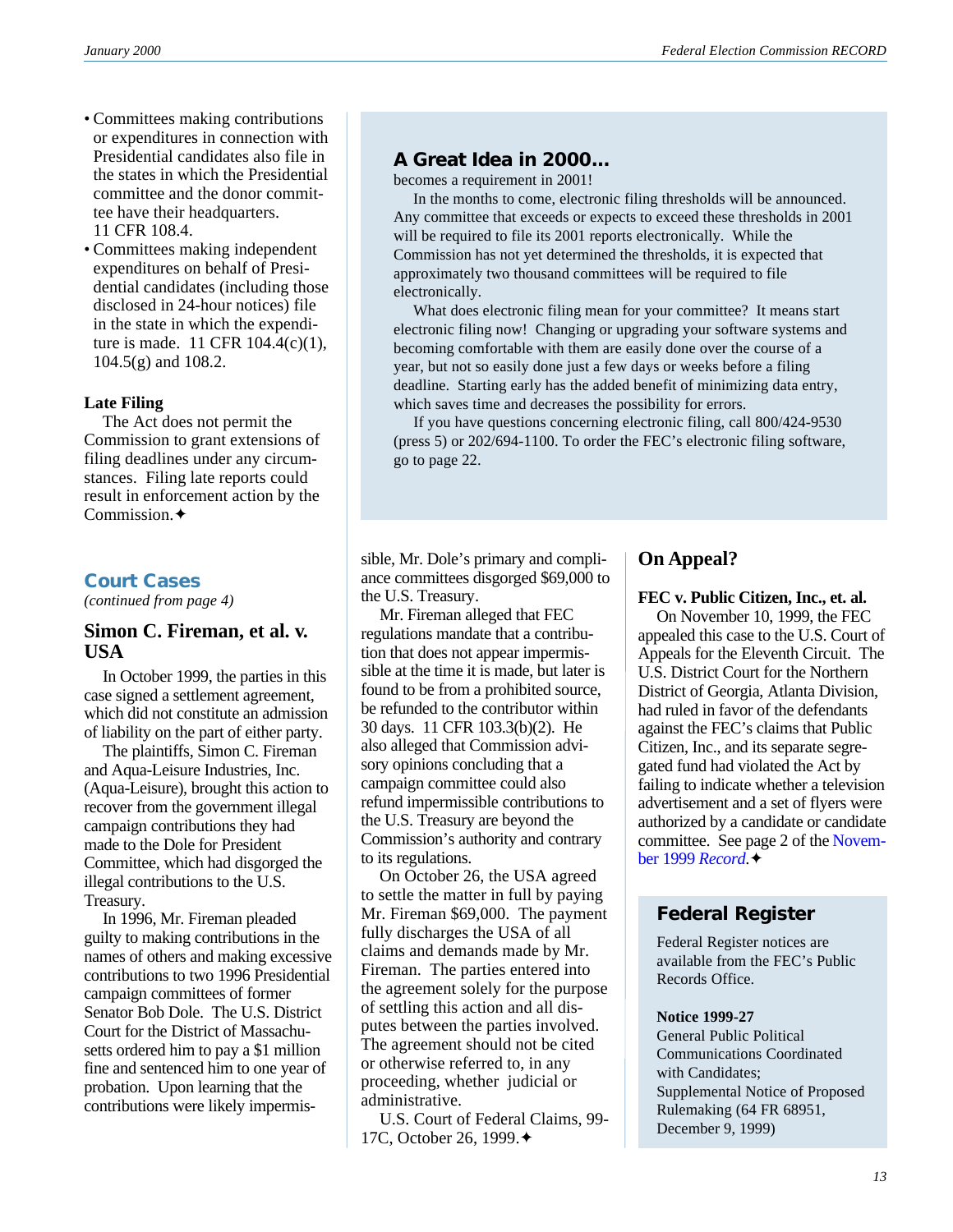# **Regulations**

### **Commission Seeks Comments on General Public Political Communications Coordinated with Candidates**

On December 2, the Commission approved a Notice of Proposed Rulemaking (NPRM) on coordinated communications made in support of or in opposition to clearly identified candidates that are paid for by persons other than candidates, candidates' authorized committees and party committees. The Commission is also seeking comment on whether these same rules, or a different standard, should apply to expenditures made by party committees that are coordinated with the parties' candidates. The last day to submit comments on this NPRM is January 24, 2000. The Commission will hold a hearing on these proposed rules on February 16, 2000, if sufficient requests to testify are received.

The proposed rules, which define the term "coordinated general public political communications," would be located in a new section of the Commission's rules, 11 CFR 100.23. The proposed section largely follows the language of the *Christian Coalition* decision.1 See [September 1999](http://www.fec.gov/pdf/sept99.pdf) *Record*, page 4.

### **Definitions**

The Commission is proposing to define the term "general public political communications"2 to include those communications that are made through a broadcasting station, including cable television,

*<sup>1</sup>* FEC v. The Christian Coalition, *52 F.Supp.2d 45, 85 (D.D.C. 1999)*

*2 The Commission proposes using this phrase in place of the term "expressive expenditure," which the court used in the* Christian Coalition *decision.*

newspaper, magazine, outdoor advertising facility, mailing or any electronic medium, including the Internet and the World Wide Web. The term would be limited to those communications with an intended audience of over one hundred people, which would be consistent with the disclaimer rules at 11 CFR  $110.11(a)(3)$ . Those rules exempt direct mailings of one hundred pieces or less from the disclaimer requirements.

The proposed rules would also be limited to communications that include a "clearly identified candidate," as defined in 11 CFR 100.17 and 2 U.S.C. §431(17). Thus, they would include instances where the candidate's name, nickname, photograph or drawing appears, or where the identity of the candidate is otherwise apparent through an unambiguous reference such as "the President," "your Congressman," or "the incumbent," or through an unambiguous reference to his or her status as a candidate such as "the Democratic Presidential nominee" or "the Republican candidate for Senate in the State of Georgia."

### **Coordination Standard**

Proposed paragraph 11 CFR 100.23(c) contains the text of the coordination standard. The Commission is seeking comments on alternative language at two places in this paragraph.

*Introduction: Alternatives 1-A and 1-B*. Under Alternative 1-A, a communication would be considered to be coordinated if the communication was paid for by persons other than the candidate, the candidate's authorized committee, or a party committee, and was created, produced or distributed in accordance with the provisions discussed below.

Alternative 1-B would include the additional qualification that, to be considered coordinated with a candidate or party committee, the communication would have to be distributed primarily in the geographic area in which the candidate was running. Alternative 1-B would also ensure that, when the costs of national legislative campaigns that refer to clearly identified candidates are endorsed by or designed by one or more of the named candidates, the communication would not be considered expenditures on behalf of those candidates' campaigns. For example, under Alternative 1-B, expenditures made in connection with a national campaign to support the so-called "Shays-Meehan" campaign finance legislation would not be considered contributions to Representatives Shays or Meehan, even if the group distributing the advertisement had consulted with them to design the campaign and had referred to it as the "Shays-Meehan bill" in the advertising.

One potential concern with the geographic limitation language proposed in Alternative 1-B is that in many parts of the country the media market may cover several adjacent states. Thus, political advertisements broadcast from a station in these areas may not be "distributed primarily in the geographic area in which [a] candidate [is] running." For example, television and radio advertisements made in connection with New Hampshire elections are aired over Boston broadcast media because there is no other major city from which to air these broadcasts. Such broadcasts would not be considered coordinated under Alternative 1-B.

The net effect of Alternative 1-B would also be to exclude from the definition communications in which a candidate in one state solicits funds on behalf of a candidate in another, as long as contributors were asked to send their contributions directly to the candidate on whose behalf the solicitations were made. Similarly, Alternative 1-B would not cover an outside organization's solicitations on behalf of a candidate if these were made primarily outside the geographic area in which the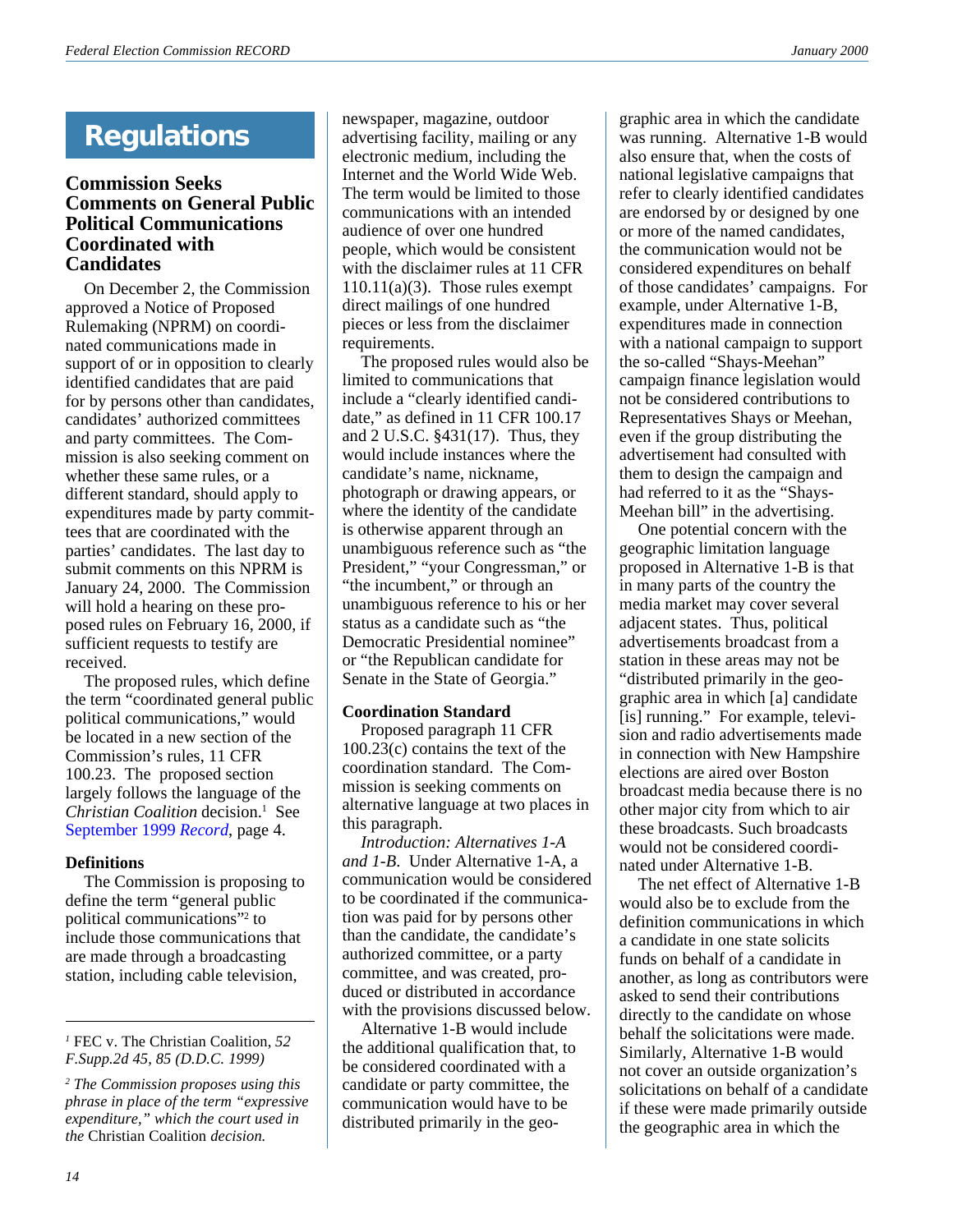candidate was running, and if the outside organization did not collect and forward the contributions to the candidate.

*Communications Suggested or Requested by Campaign or Party: Alternatives 2-A and 2-B*. The Commission is also seeking comment on two alternatives of a provision to be located in 11 CFR  $100.23(c)(1)$ , which addresses communications made at the request or suggestion of a candidate or campaign. Alternative 2-A would state that coordination occurred when a communication was created, produced or distributed at the request or suggestion of, or when authorized by, a candidate, a candidate's authorized committee, a party committee or the agent of any of the foregoing. Alternative 2-B would limit such coordination to only those instances where, in addition to the foregoing, the parties discussed the content, timing, location, mode, intended audience, volume of distribution or frequency of placement of that communication, the result of which was collaboration or agreement between the campaign and the person paying for the communication.

*Communications Controlled by the Campaign or Party*. Proposed 11 CFR 100.23(c)(2) would treat communications as coordinated after the candidate or the candidate's agent, or a party committee or its agent, exercised control or decision-making authority over the content, timing, location, mode, intended audience, volume of distribution or frequency of placement of the communication.

*Substantial Discussion or Negotiation*. Under proposed 11 CFR  $100.23(c)(3)$ , a communication would be considered coordinated if it was made after substantial discussion or negotiation between the creator, producer or distributor of the communication, or person paying for the communication, and a candidate, a candidate's authorized

committee or a party committee, regarding the content, timing, location, mode, intended audience, volume of distribution or frequency of placement of that communication, the result of which was collaboration or agreement. It would further provide that substantial discussion or negotiation could be evidenced by one or more meetings, conversations or conferences regarding the value or importance of that communication for a particular election.

*Exception.* The proposed rules at 11 CFR 100.23(d) would provide that a candidate's or political party's response to an inquiry regarding its position on legislative or public policy issues would not alone make the communication coordinated.

The proposed rules state at 11 CFR 100.23(b) that any general public political communication that includes a clearly identified candidate and is coordinated with that candidate, an opposing candidate or a party committee supporting or opposing that candidate is both an expenditure under 11 CFR 100.8(a) and an in-kind contribution under  $100.7(a)(1)(iii)$ . As such, it is subject to the contribution limits of 2 U.S.C. §441a, and it must be reported as a contribution and an expenditure, as required at 2 U.S.C. §434.

The NPRM also seeks comments on the application of the proposed rules to two hypothetical situations.

#### **Coordinated Party Expenditures**

The Commission has an ongoing rulemaking addressing coordinated party expenditures, i.e., political party expenditures that are coordinated with particular candidates and subject to the limits set out at 2 U.S.C. §441a(d). The details of those proposals, which include several alternatives, can be found in the NPRM published on May 5, 1997. 62 *Federal Register* 24367 (May 5, 1997); see page 1 of the [June 1997](http://www.fec.gov/pdf/%21june97.pdf) *Record*. That rulemaking

has been on hold because the issues are involved in ongoing litigation. However, the Commission welcomes comments on whether the standard for coordination proposed in this supplemental NPRM should be applied to party expenditures for general public political communications that are coordinated with particular candidates. If not, why should a different standard be applied to coordinated party expenditures, and what should that different standard be?

The NPRM is available from the Public Records Office at 800/424- 9530 (press 3) or 202/694-1120; through the FEC's Faxline at 202/ 501-3413 (document 246); and at the [FEC's Web site—http://](http://www.fec.gov/pdf/coord99.pdf) [www.fec.gov](http://www.fec.gov/pdf/coord99.pdf). The notice was published in the December 9, 1999, *Federal Register* (64 FR 68951, December 9, 1999).

All comments should be addressed to Rosemary C. Smith, Assistant General Counsel, and must be submitted in either written or electronic form. Persons wishing to testify at the February 16, 2000, hearing should so indicate in their written or electronic comments. Written comments should be sent to the Federal Election Commission, 999 E Street, N.W., Washington, D.C. 20463. Faxed comments should be sent to 202/219-3923, with a printed copy follow-up to insure legibility. Electronic mail comments should be sent to [coordnprm@fec.gov.](mailto: coordnprm@fec.gov) Commenters sending comments by electronic mail should include their full name and postal service address within the text of their comments. Comments that do not contain the full name, electronic mail address and postal service address of the commenter will not be considered. No oral comments can be accepted. The deadline for comments is January 24, 2000.  $\triangleleft$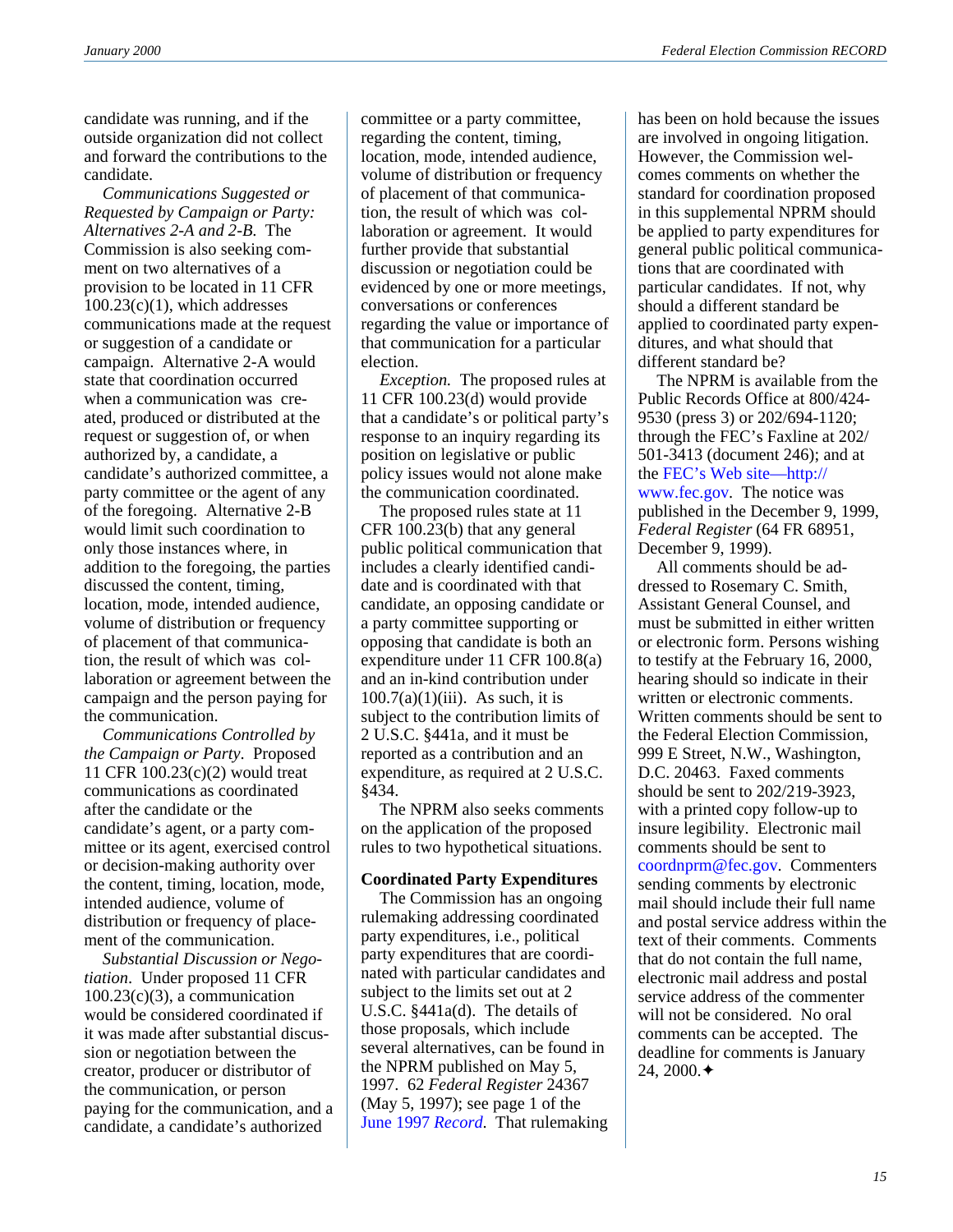# **Public Funding**

### **Public Funding for Reform Party Convention**

On November 22, the FEC certified the Reform Party 2000 Convention Committee as eligible to receive \$2,468,921 in public funds.

Federal election law permits all eligible national committees of major and minor parties to receive public funds to pay the official costs of their Presidential nominating conventions. The National Committee of the Reform Party, USA, and its convention committee qualify as a minor party under the Presidential Election Campaign Fund Act for purposes of convention financing and eligibility. A minor party is defined as a political party whose candidate for the Presidency in the preceding Presidential election received more than 5 percent, but less than 25 percent, of the total popular votes cast. In the 1996 general election, the Reform Party candidate, Ross Perot, received 8.4 percent of the popular vote. Accordingly, the Reform Party is entitled to partial convention funding for 2000.

In exchange for public funding of the conventions, committees must agree to certain requirements, including spending limits, the filing of periodic disclosure reports and detailed audits by the FEC.

The public funding portions of Presidential elections are financed by the Presidential Election Campaign Fund, which receives funds through dollars voluntarily "checked off" by taxpayers on federal income tax forms  $\ddot{\mathbf{\bullet}}$ 

# **Publications**

# **Updated List of Federal PACs**

The Commission has published the 1999 edition of *PACronyms*, a list of the acronyms, abbreviations and common names of federal political action committees (PACs).

For each PAC listed, the index provides the full name of the PAC, its city, state, FEC identification number and, if not identifiable from the full name, its connected, sponsoring or affiliated organization.

The index is helpful in identifying PACs that are not readily identified in their reports and statements on file with the FEC.

To order a free copy of *PACronyms*, call the FEC's Public Records Office at 800/424-9530 (press 3) or 202/694-1120. *PACronyms* is also available on diskette for \$1 and can be accessed for free under the ["Using FEC](http://www.fec.gov/pages/pacronym.htm) [Services" icon at the FEC's Web](http://www.fec.gov/pages/pacronym.htm) [site—http: www.fec.gov](http://www.fec.gov/pages/pacronym.htm).

Other PAC indexes, described below, may be ordered from the Public Records Office. Prepayment is required.

- An alphabetical list of all registered PACs showing each PAC's identification number, address, treasurer and connected organization (\$13.25).
- A list of registered PACs arranged by state providing the same information as above (\$13.25).
- An alphabetical list of organizations that sponsor PACs, showing the PAC's name and identification number (\$7.50).

The Public Records Office can also conduct database research to locate federal political committees when only part of the committee name is known. Call the telephone numbers above for assistance or visit the Public Records Office in Washington at 999 E St., N.W.◆

### **Corrections**

 *Advisory Opinion 1999-23.* The December 1999 *Record* incorrectly identified the requester as the American Bankers, Inc., PAC. The correct name of the requester was the Arkansas Bankers, Inc., PAC.

 *USA v. Kanchanalak, et al.* The December 1999 *Record* contained an incorrect citation to the Federal Election Campaign Act on page 4, which read 2 U.S.C.41e. The cite should have read 2 U.S.C. §441e.

 *Waiver of State Office Filings.* The December 1999 *Record* stated that, "the waiver would not apply to reports filed by the campaigns for U.S. Senate candidates and other political committees that support only U.S. Senate candidates." This statement requires the following qualification: The Democratic Senatorial Campaign Committee (DSCC) and the National Republican Senatorial Committee (NRSC) are exceptions to this rule. Although they file with the Secretary of the Senate, the FEC receives paper copies of their reports and subsequently places them on its Web site where the public can access and duplicate them. Consequently, the DSCC and the NRSC do not have to file copies of their reports with the 12 states that have qualified for the waiver.

# **Public Appearances**

January 12, 2000 Public Affairs Council Fort Lauderdale, Florida George Smaragdis Public Affairs Specialist Information Division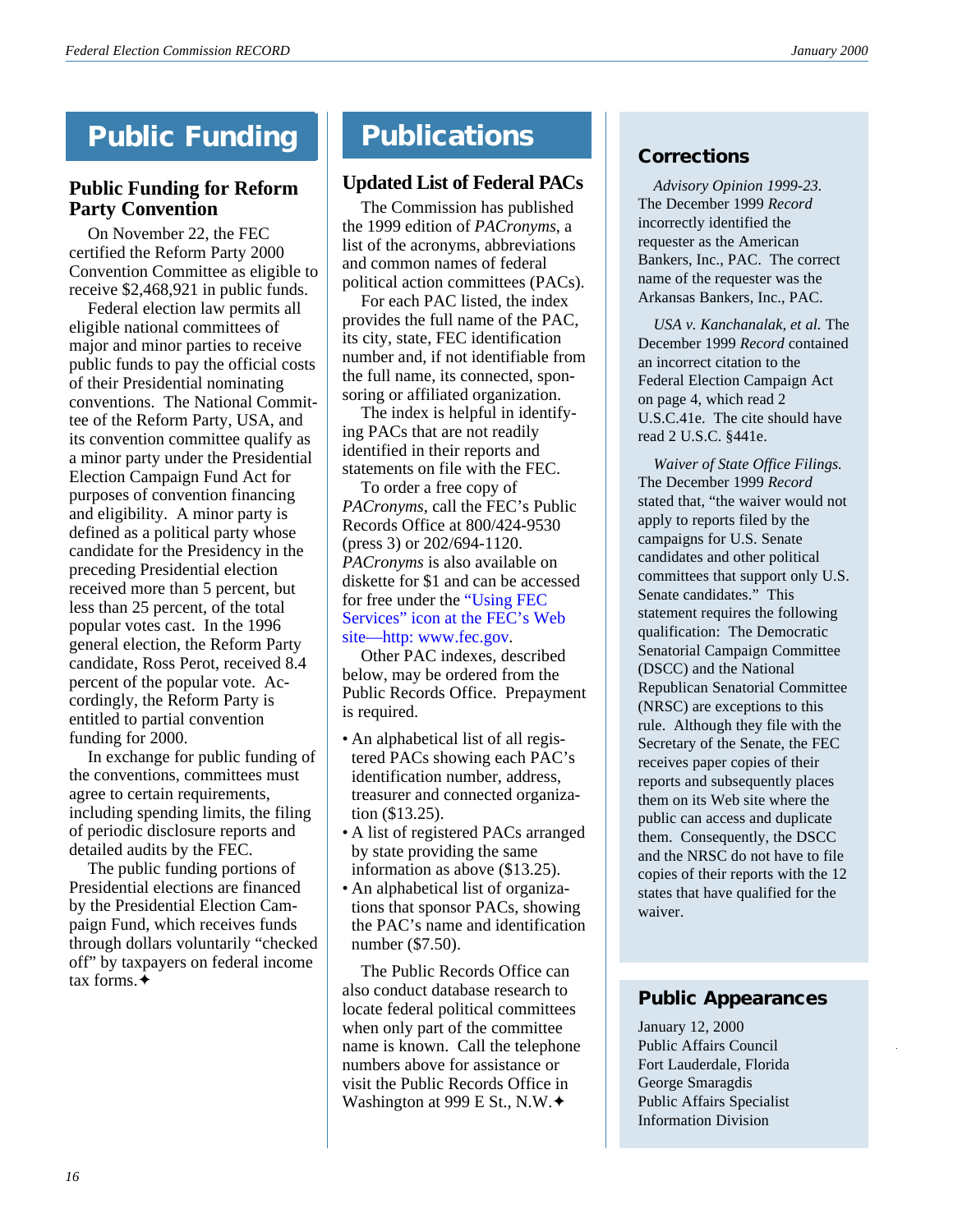# **Outreach**

# **FEC Conducts Monthly Roundtable Sessions**

FEC roundtable sessions, limited to 12 participants per session, focus on a range of topics. See the table below for dates and topics.

Registration is \$25 and will be accepted on a first-come, first-

served basis. Please call the FEC before registering or sending money to be sure that openings remain in the session of your choice. Prepayment is required. The [registration](http://www.fec.gov/pdf/rndtabl.pdf) [form](http://www.fec.gov/pdf/rndtabl.pdf) is available at the FEC's Web site—http://www.fec.gov—and from Faxline, the FEC's automated fax system (202/501-3413, request document 590). For more information, call 800/424-9530 or 202/694- 1100.✦

| Date                           | <b>Subject</b>                                                                                                        | <b>Intended Audience</b>                                                                                    |
|--------------------------------|-----------------------------------------------------------------------------------------------------------------------|-------------------------------------------------------------------------------------------------------------|
| February 2<br>$9:30 - 11$ a.m. | <b>Soliciting Funds For</b><br>Corporate/Labor/Trade<br><b>PACs Using Newsletters</b><br>and Web Sites<br>(Code #200) | • Corporate/Labor/<br><b>Trade Association</b><br>PAC staff<br>• Lawyers and<br><b>Consultants to Above</b> |
| March 1<br>$9:30 - 11$ a.m.    | <b>Reporting Basics for</b><br>Corporate/Labor/Trade<br><b>Association PACs</b><br>(Code #300)                        | • Corporate/Labor/<br><b>Trade Association</b><br>PAC staff<br>• Lawyers and<br><b>Consultants to Above</b> |

# **Roundtable Schedule**

# **FEC Conference Schedule**

 The FEC continues its series of conferences on campaign finance. See below for details. To register for any conference, call Sylvester Management at 800/246-7277 or send an e-mail to [tsylvester@worldnet.att.net](mailto: tsylvester@worldnet.att.net). For program information, call the FEC's Information Division at 800/424-9530 or 202/694- 1100. A regularly updated schedule for the conferences and a downloadable invitation/registration form appear at the FEC's Web site. Go to [http://www.fec.gov/pages/infosvc.htm](http://www.fec.gov/pages/infosvc.htm#Conferences) for the latest information.

### **Candidate Conference**

Date: February 10-11, 2000 Location: Washington, DC (Hyatt Regency on Capitol Hill) Registration: \$265

**Regional Conference (includes candidate, corporate/labor and party workshops)** Date: March 8-10, 2000

Location: Miami, FL (Sheraton Biscayne Bay) Registration: \$240

### **Corporate and Labor Conference**

Date: April 6-7, 2000 Location: Washington, DC (Hyatt Regency on Capitol Hill) Registration: To be determined

**Membership and Trade Association Conference** Date: May 16-17, 2000 Location: Washington, DC (Hilton Crystal City) Registration: To be determined

# **Advisory Opinions**

### **AO 1999-24 Web Site Sponsored by LLC Featuring Information on Candidates**

Election Zone LLC (EZone) may operate a Web site providing a means of communication between candidates and voters on a nonpartisan basis, without making an expenditure.

EZone is a limited liability company (LLC) organized under Colorado law and treated as a partnership for tax purposes.<sup>1</sup> It is "a nonpartisan company, not affiliated with any political candidate, political party, political action committee or advocacy group." EZone seeks to "expand democracy" through the Internet by operating its Web site, "ElectionZone.com," which will serve

as a channel for communication between voters and candidates.

### **The Proposal**

The key feature of the Web site will be the "Q  $&$  A Zone," where viewers submit questions to the candidates in a selected political race. EZone will transmit the questions to each of the race's participating candidates for his or her response. Once the question is answered, EZone will post the question and answers on the Web site. EZone will screen incoming questions from voters based on the following criteria:

- Questions must rationally relate to the selected race;
- Questions may not repeat previously posed questions;

*(continued on page 18)*

*1 As an LLC with partnership status for income tax purposes, EZone may not make contributions in excess of \$1,000 per election to a federal candidate. 2 U.S.C. §§431(11) and 441a(1)(1)(A); 11 CFR 110.1(g)(2) and 110.1(e).*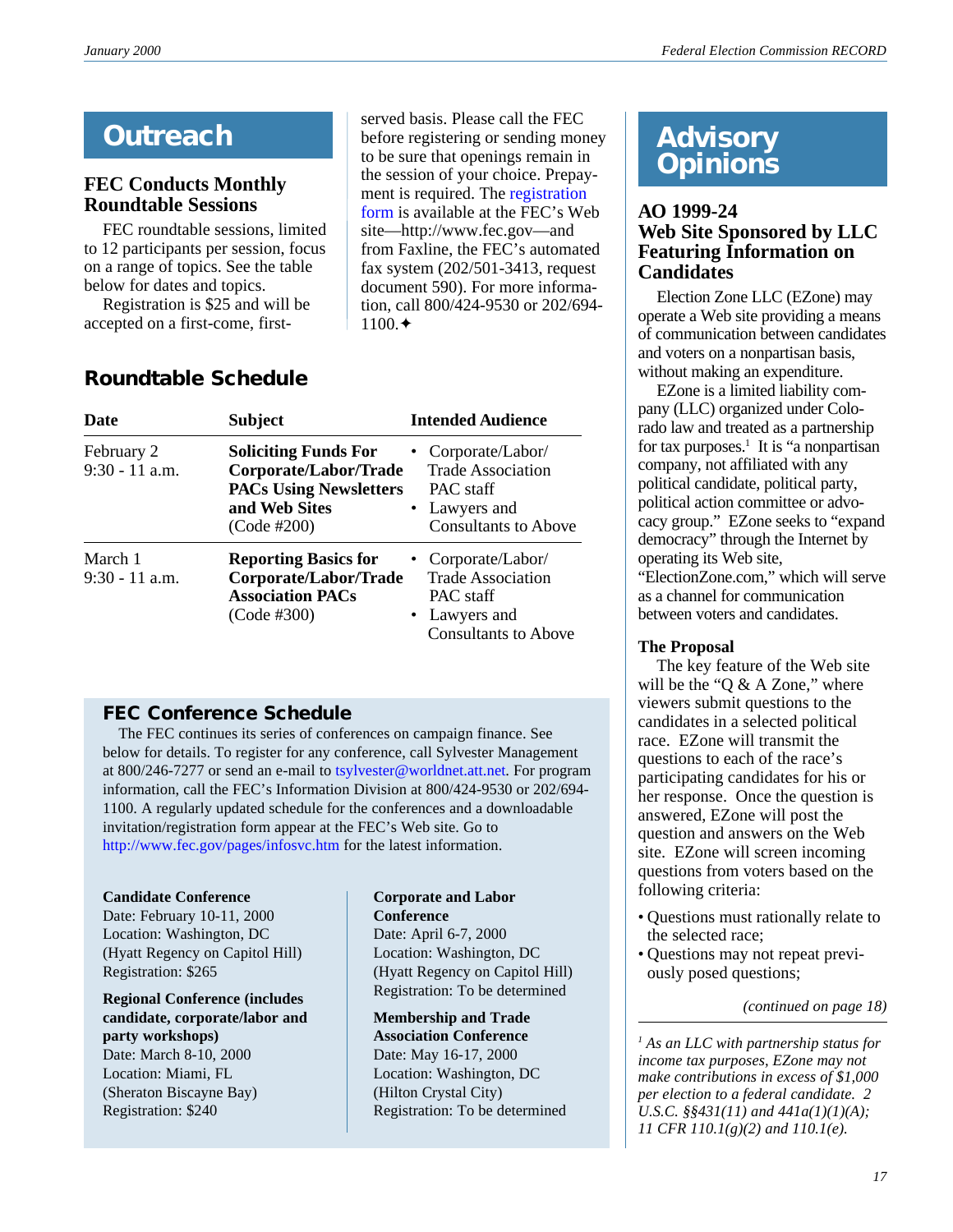# **Advisory Opinions**

*(continued from page 17)*

- Questions must be addressed to all participating candidates in a race;
- Questions may not request that candidates offer opinions about the other candidates; and
- Questions must be limited to a specified length.

If a question does not abide by these restrictions, the questioner will be encouraged to resubmit the question in accordance with these criteria.

With regard to the candidates' responses, they will be limited to a specified length, and they must answer the question that was posed. If a response does not comply with the restrictions, the candidate will be allowed to re-issue the response, but EZone will not edit a candidate's response on its own.

Candidates will be able to avail themselves of two other features as well. The first is a "Candidate Chat Zone," where each candidate will have an equal opportunity to have a live, on-line discussion with his or her voting constituency. The second feature is the "On-Line Debate Zone," available for each race covered by EZone. All participating candidates in a race will be invited to debate, but a debate will be conducted only if two or more candidates in the particular race agree to debate.

EZone is considering hyperlinks to candidate sites through the  $Q & A$ Zone. If it includes hyperlinks to political parties, it will offer the same opportunity to every political party.

EZone will not charge viewers for use of the site, nor will it charge candidates for participation in the site. It will seek and accept sponsorship or advertising revenues from commercial entities only. The Web site may contain hyperlinks to the Web sites of the sponsors or advertisers.

#### **Legal Analysis**

The Federal Election Campaign Act (the Act) and Commission regulations define expenditures and contributions to include, in part, any gift or payment of money or anything of value "made by any person for the purpose of influencing any election for Federal office." 2 U.S.C.  $§431(8)(A)(i)$  and  $(9)(A)(i);$ 11 CFR 100.7(a)(1) and 100.8(a)(1). In past advisory opinions, the Commission has concluded that the costs associated with creating and maintaining a Web site could be considered an expenditure or in-kind contribution, depending upon the content of the site and whether certain exceptions are applicable. Advisory Opinions 1999-25, 1999- 7, 1998-22 and 1997-16. At the same time, however, the Act provides that the term "expenditure" does not apply to "nonpartisan activity designed to encourage individuals to vote or register to vote." 2 U.S.C. §431(9)(B)(ii).

In a recent advisory opinion, the Commission examined an online project known as Democracy Network (DNet), which was created and sponsored by two  $501(c)(3)$  taxexempt corporations that operated a Web site containing certain features that were similar to EZone's proposed Web site. AO 1999-25.

In that opinion, the Commission determined, based upon an analysis of the nature of DNet and its sponsors and upon the purposes and functions of the Web site, that the activity was permissible under the nonpartisan activities exception cited above.

In this case, although EZone is a for-profit company, not tax exempt under 26 U.S.C. §501(c)(3), its expenditures for the proposed Web site would similarly be exempt from the definition of expenditure, under 2 U.S.C. §431(9)(B)(ii), based on the facts and the assumptions made by the Commission, as discussed below. Moreover, the activity

would not be considered a contribution in-kind to any candidate.

*Composition and Purpose of EZone*. EZone is not affiliated with any candidate, political party, PAC or advocacy group. It has been created for the purpose of "expanding democracy" by serving as a channel between candidates and voters on a nonpartisan basis.

*Standards for Inviting Candidates and Degree of Candidate Participation*. With regard to the proposed Q&A activity between the public and candidates, EZone will invite each ballot-qualified candidate, other than a Presidential general election candidate, to participate.<sup>2</sup> (The limitation with respect to Presidential candidates in the general election conforms to the voter guide regulations at 11 CFR  $114.4(c)(5)(ii)$ ). EZone will pose the same questions to all participating candidates, and candidate responses will be subject to the same word limits and the same criteria.

With respect to the Chat Zone, the Commission assumes that time will be apportioned equally to candidates and that time slots for candidates' use of the Chat Zone will be allotted on a basis that ensures that no candidate is purposely given a more active or more popular time slot than another.

As to the On-line Debate Zone, the Commission assumes that these same characteristics will apply to the time period allotted, the scheduled order of response and the time limits on responses during the candidate exchanges.3 Moreover, if hyperlinks

*2 This is the same standard approved in Advisory Opinion 1999-7, which was issued to the State of Minnesota.*

*3 Although this exchange is characterized as a candidate "debate," the debate-staging regulations at 11 CFR 110.13(a) and 114.4(f) are not applicable because the Debate Zone is part of a multifaceted program to present candidate views in several different ways.*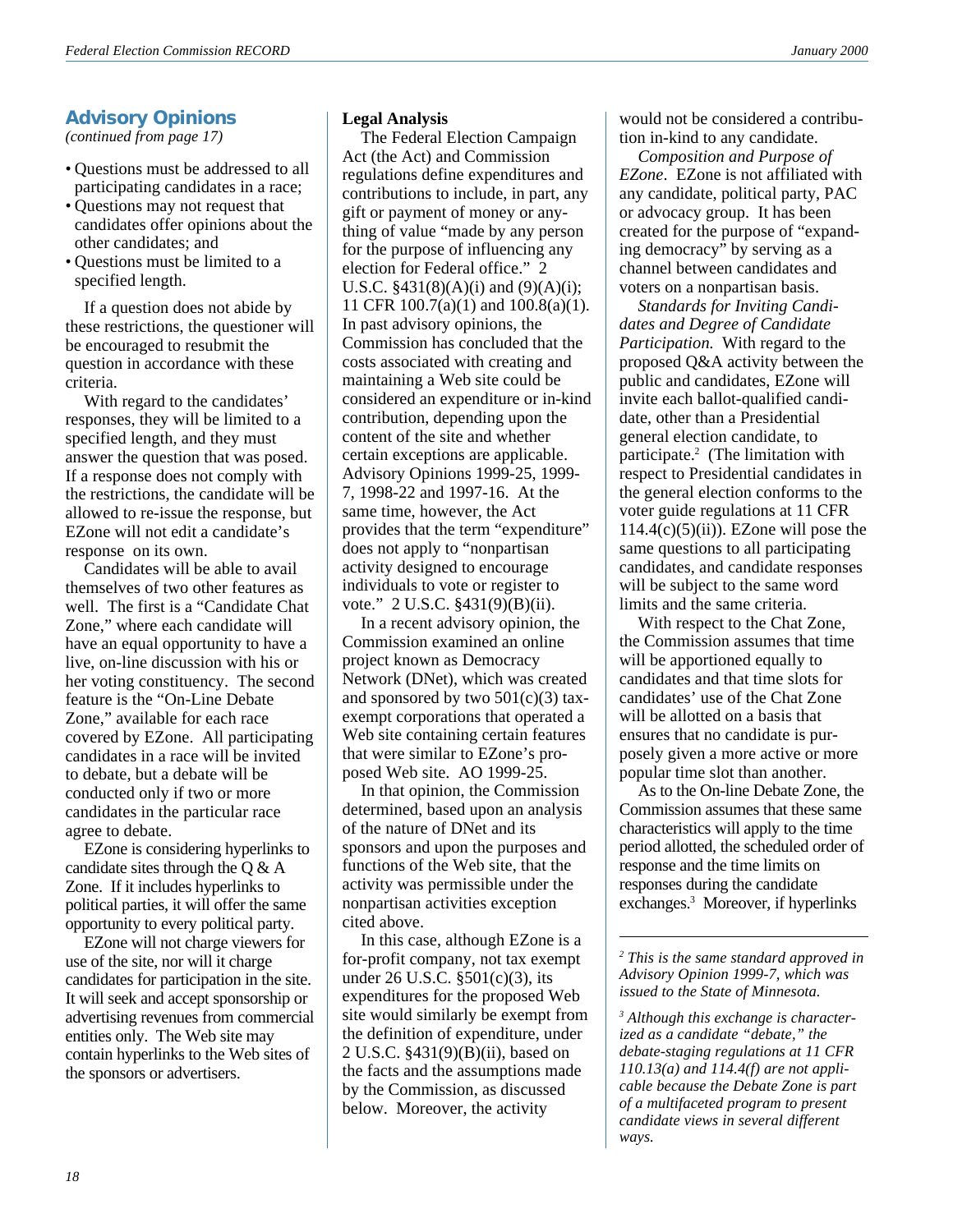to candidates' Web sites are posted, they will be created for all participating candidates with a Web site.

*Audience*. The EZone Web site will be available for viewing and interaction by the general public. No effort will be made to determine the political party or candidate preference of the viewers. See 11 CFR  $110.8(b)(3)$ . As such, the Web site will not encourage participation or voting by any selected group of persons of a particular party or other group. Moreover, EZone is applying objective standards for participation (e.g., posing questions) by viewers.

*Hyperlinks*. Each political party will have an opportunity to post its Web site. Moreover, EZone will not seek advertising revenue or other payments from political parties, PACs, interest group advocates or other social, political or ideological sources. By contrast, it will solicit and accept advertising from commercial entities alone.

The EZone site will have commercial advertisements and, possibly, hyperlinks to the advertisers' Web sites. If EZone's Web site activity conforms to the cited nonpartisan exception, the payments for the ads or sponsorship references will not be contributions for the purpose of influencing a federal election.

*Coordination Between EZone and Campaigns*. EZone will communicate with the candidates (or their campaigns) in order to invite and arrange their participation in the various features of the Web site; to pose viewers' or the moderator's questions to all the candidates; and to inform them when a response does not meet EZone's criteria and afford them a chance to reformulate their responses. The Commission assumes that those communications with the candidates that pertain to the substance of the candidates' statements (e.g., issue positions) will be made only to ensure that the candidates "strictly answer the question posed." The Commission also assumes that, in engaging in the

proposed communications, EZone will not discuss the candidate's plans, projects or needs. Under these facts and assumptions, EZone's communications with the candidates will be limited to those necessary for the effective operation of the Web site. Consequently, EZone's communication with a campaign will not constitute acting in cooperation or with the prior consent of, or in consultation with, or at the request or suggestion of, a candidate, his or her committee, or his or her agent. See 2 U.S.C. §§431(17) and 441a(1)(7)(B)(i); 11 CFR 100.16,  $109.1(a)$  and  $(b)(4)(i)(A)$ . As such, EZone's efforts to provide candidates with an opportunity to participate in the Web site would not constitute an in-kind contribution by EZone to those candidates.

*EZone's Views*. EZone itself will not score or rate the candidates or make any statements expressly advocating the election or defeat of a clearly identified candidate or of the candidates of a political party. Moreover, EZone will function in such a way that none of the statements made by candidates can be attributed to EZone.

Based on the above discussion of the nature of EZone and the Web site itself, EZone's proposed activity is exempt from the definition of "expenditure" at 2 U.S.C.  $\S$ 431(9)(B)(ii) and is therefore permissible under the Act.<sup>4</sup>

Date Issued: November 15, 1999; Length: 8 pages. ✦

*4 A Web site does not need to be identical to the EZone site, either as to the kinds of information presented or as to the technology used on the Web site, in order to fall within the exception to the definition of "expenditure" at 2 U.S.C. §431(9)(B)(ii). Although all factors considered by the Commission in reaching its decision were relevant, different facts with respect to particular factors may or may not lead to a conclusion that a Web site's activities are permissible.*

### **AO 1999-29 Fundraising Exemption from State Limits for Direct Mailing by Presidential Committee**

Bill Bradley for President, Inc. (the Committee) must count the costs incurred for its mass mailings to addresses in a given state against the overall national spending limit, as increased by 20 percent for exempt fundraising expenses. Expenses for a mass mailing sent to addresses in a given state and made more than 28 days before a primary or caucus in that state do not, however, count against the state limit. Moreover, the 50 percent exemption for fundraising expenses applies to the actual amount of expenditures that are made by the Committee and allocable to the relevant state's limit.

Mr. Bradley, a Democratic candidate for the Presidency, has agreed to comply with the spending limits of the Matching Act and has, accordingly, qualified to receive public funds. The Committee plans to send mass mailings to addresses in the state that is scheduled to hold the first presidential primary or caucus in January 2000. The mailings would be made more than 28 days before the date of the primary or caucus.

Both the Federal Election Campaign Act (the Act) and the Matching Fund Act place limits on the amount of campaign expenditures that may be made by publicly financed Presidential candidates. 2 U.S.C. §441a(b)(1)(A) and 26 U.S.C. §9035(a). The cited provisions include both a national (or overall) expenditure limit, as well as limits for expenditures "in any one state." 2 U.S.C. §441a(b)(1)(A). The Act further provides, however, that costs incurred by a publicly

*(continued on page 20)*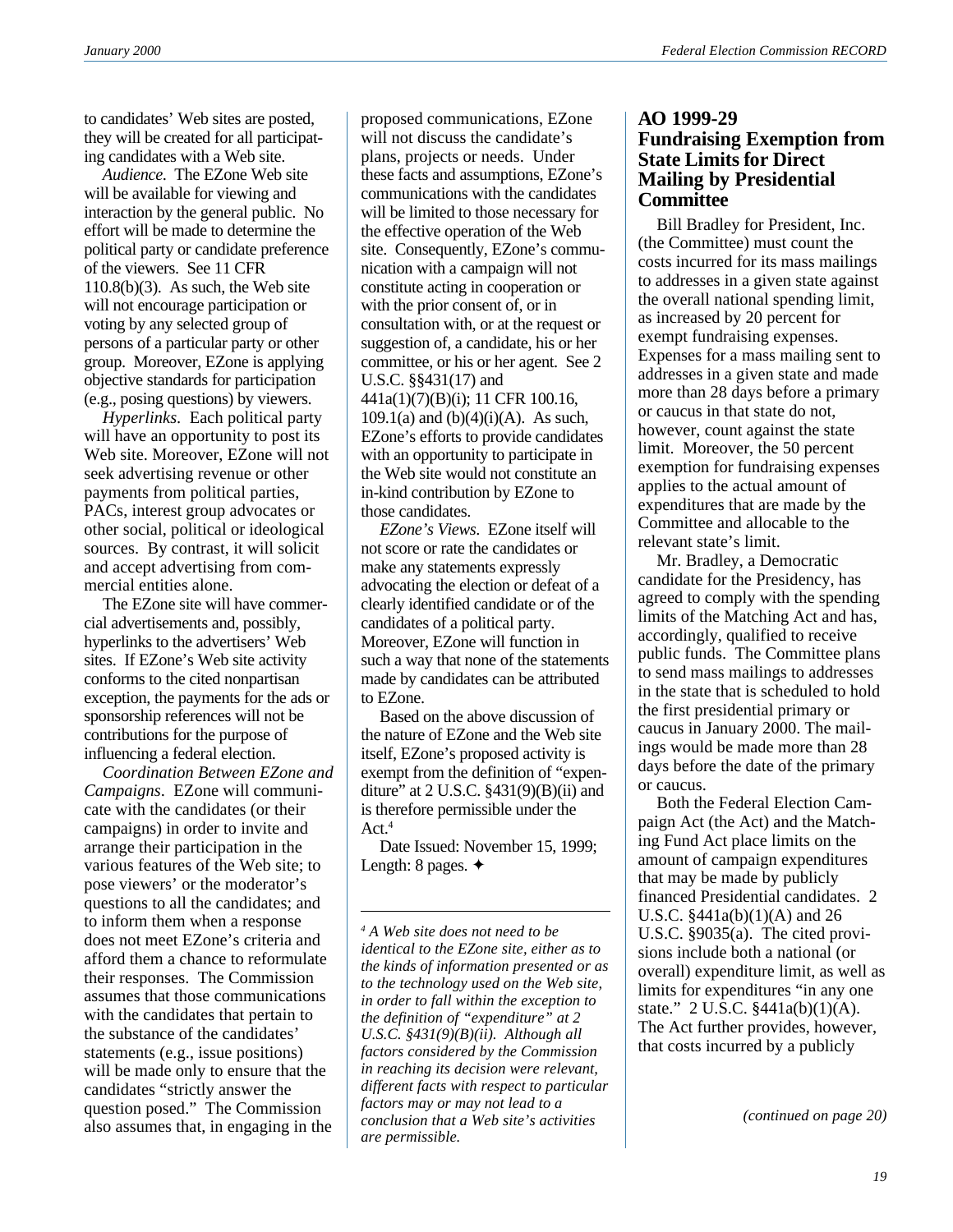### **Advisory Opinions**

*(continued from page 19)*

funded candidate "in connection with the solicitation of contributions on behalf of" that candidate are excluded from the expenditure limit, but only in an amount equal to 20 percent of the expenditure limit. 2 U.S.C. §431(9)(B)(vi). Commission regulations refer to these costs as "exempt fundraising expenses."

The regulations clarify and interpret this fundraising exclusion, both generally and in the specific context of the state expenditure limits. 11 CFR 100.8(b)(21)(iii), 110.8(c)(2); see 11 CFR 106.2(b)(1), 9035(c) and 9035(c)(2). Basically, the regulations provide that a covered Presidential candidate need not count exempt fundraising costs against any state limit, but must count them against the national (overall) expenditure limit. This limit is, however, adjusted upwards by 20 percent. With respect to the state limits, the regulations require that certain specified categories of expenditures be allocated to each relevant state limit (e.g., print and broadcast media expenses, mass mailings and other campaign materials, overhead expenses for state and regional campaign offices, special telephone programs, public opinion polls). 11 CFR 106.2(b)(1),  $(b)(2)(i)$ — $(v)$ ,  $(b)(3)$ . Exempt fundraising expenses are, however, excepted from all these categories. 11 CFR 106.2(b)(1) and 11 CFR  $110.8(c)(2)$ . Furthermore, as long as a mass mailing is mailed more than 28 days before a state's primary election (or convention or caucus), the associated costs qualify as fundraising expenses that are 100 percent exempt from the state expenditure limit. The costs, however, are still subject to the overall (or national) expenditure limit.

Accordingly, the Bradley Committee's expenses for mass mailings sent to addresses in a given state more than 28 days prior to a primary or caucus in that state would be counted against the aggregate or overall national limit, as increased by 20 percent for exempt fundraising expenses. These expenses would, however, not count against any state limit.

Similarly, the 50 percent exemption for fundraising expenses applies to the actual amount of expenditures that are made by the Committee and are allocable to the relevant state's limit, as opposed to 50 percent of that state's limit. The following example may illustrate the operation of the exemption.

Assume a state has a limit of \$1 million and that the Committee proposed to spend \$2 million on broadcast media expenditures that are required to be allocated to that state's limit. See 11 CFR  $106.2(b)(2)(i)(B)$ . Assume further that the Committee proposed to spend an additional \$3 million for a mass mailing that would be sent to addresses in that state more than 28 days before its Presidential primary. Only 50 percent (or \$1 million) of the allocable broadcast media expenditures would have to be attributed to the state limit. This would also be the result whether the state limit were greater or less than \$1 million. By contrast, the full \$3 million for the described mass mailing would be exempt fundraising expenses and would not need to be attributed to the state limit. This \$3 million plus the \$2 million on broadcast media expenditures would be attributed to the overall expenditure limit.

Issued: November 15, 1999; Length: 5 pages.✦

### **AO 1999-30 Application of Allocation Ratio in State with Single House Legislature**

When using the ballot composition method to calculate the appropriate allocation of expenses between its federal and nonfederal account, the Nebraska State Democratic Party (NDP) may take only one nonfederal point with respect to the state legislative office.

The NDP, as a state party committee with separate federal and nonfederal accounts, must allocate its administrative and generic voter drive costs between those accounts using the "ballot composition method." 11 CFR 106.5 and  $104.10(b)(1)$ . Normally, state party committees can avail themselves of two nonfederal points, one for each house in a bicameral legislature. See 11 CFR 106.5(d). Unlike every other state legislature, the Nebraska legislature consists of only one house. The individual members of the legislature each hold the office of State Senator, and one-half of the seats are up for election every two years. The NDP has therefore been using only one nonfederal point with respect to the legislative office represented.

The ballot composition method uses a ratio of federal offices expected on the ballot to total federal and nonfederal offices expected on the ballot in the next general election to be held in the state. This ratio is determined by the number of categories of federal and nonfederal offices on the ballot. 11 CFR 106.5(d)(1)(i). The offices of President, U.S. Senator and U.S. Representative each count as one federal point, and the offices of Governor, State Senator and State Representative each count as one nonfederal point, if these offices are expected on the ballot in the next general election. 11 CFR  $106.5(d)(1)(ii)$ .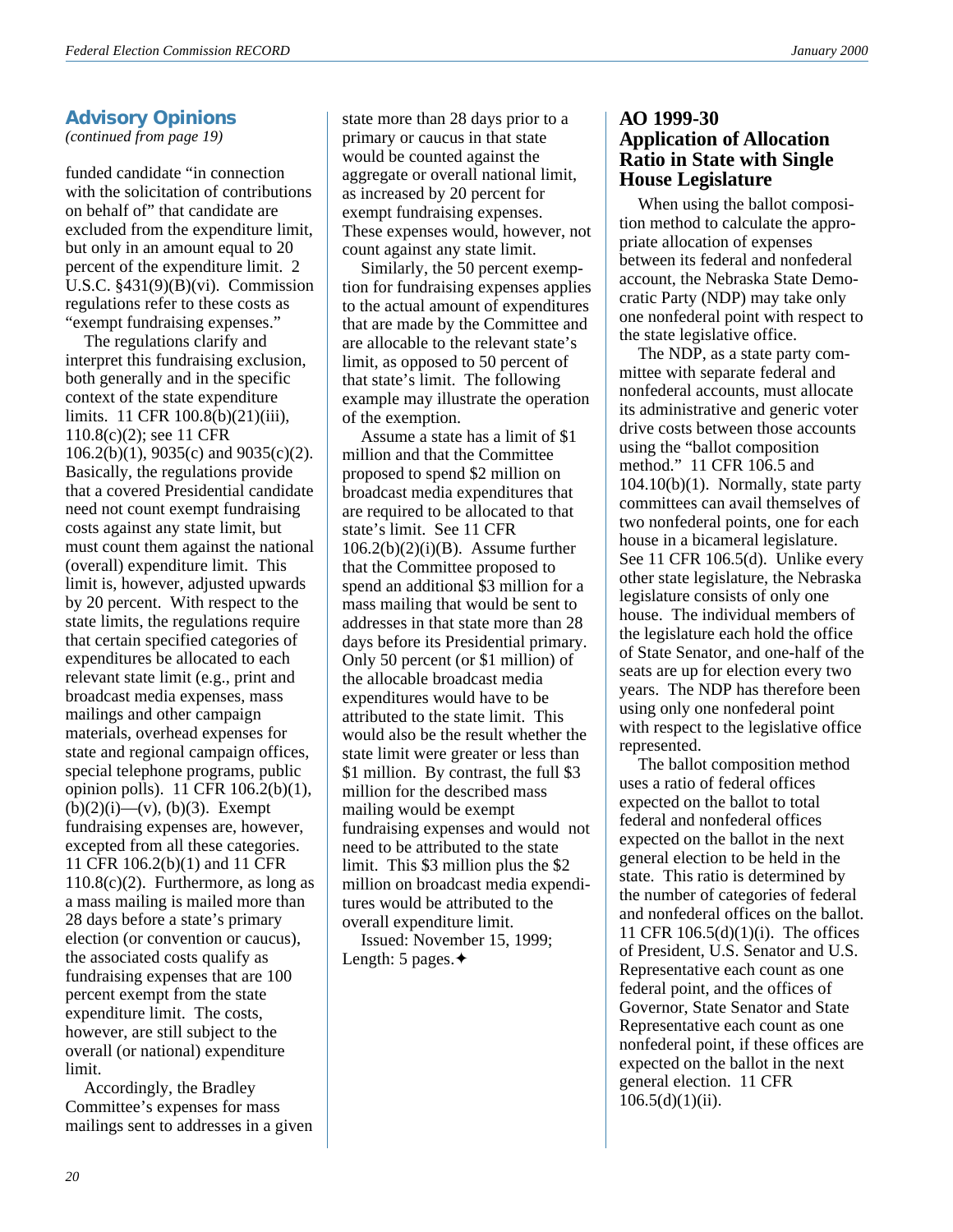Based on the reasons given below, the NDP can count only one point for the office of state legislator. First, the concept of using an "average ballot" approach mentioned in the Explanation and Justification  $(E \& J)$  for the allocation regulations1 —does not provide a basis for allowing the NDP to use two nonfederal points. In its discussion of the addition of a nonfederal point for every state and local party committee, the E  $&$  J notes that the ratio "was never anticipated to precisely reflect all state and local party activity in all states in all election cycles."

Second, Commission regulations are explicit, allocating one point per state legislative office on the ballot.

Date Issued: December 2, 1999; Length: 4 pages.✦

### **AO 1999-31 Application of One-Third Rule to Prizes and Premiums Used in Connection with Payroll Deduction**

The Oshkosh Truck Corporation (Oshkosh) and its separate segregated fund (SSF), the Oshkosh Truck Corporation Employees' Political Acton Committee (OTCEPAC), may utilize the onethird rule for the purchase of prizes and premium gifts used in connection with payroll deduction.

### **Description of Plan**

Prior to its annual PAC luncheon, OTCEPAC will announce that it will give door prizes to employees who participate in the payroll deduction plan during the period between the announcement of the 1999 luncheon and the date of the

event .<sup>1</sup> The aggregate value of the door prizes will be approximately \$400. The amount of PAC contributions linked to the door prizes awarded at the 1999 luncheon will be based upon the total payrolldeducted contributions received by OTCEPAC between the date the PAC luncheon is announced and the date it is held.

OTCEPAC will announce at the 1999 luncheon that those who contribute to the PAC through payroll deduction during the 12 months between the 1999 and 2000 luncheons will be eligible for a grand door prize valued at approximately \$2,500. The aggregate value of door prizes for the 2000 luncheon will thus be approximately \$2,900.

In addition, OTCEPAC will create a premium gift program to encourage employees to sign up their fellow eligible employees for the payroll deduction plan. The value of the gift premium will vary according to the number of eligible employees that the employee successfully encourages to enlist.

### **Legal Analysis**

Under 2 U.S.C. §441b, corporations are expressly prohibited from making contributions or expenditures in connection with any federal election. However, 2 U.S.C. §441b(b)(2)(C) provides an exception to this prohibition by permitting corporations to pay for the costs incurred in the establishment, administration and solicitation of contributions to a separate segregated fund (SSF or PAC). See also 11 CFR 114.1(a)(2)(iii). Commission regulations at 114.5(b)(2) *(continued on page 22)*

permit corporations to utilize a raffle or a prize, so long as state law permits it and the prize is not disproportionately valuable compared to the funds raised. The regulation further provides that, when using raffles to raise funds, a reasonable practice to follow is for the SSF to reimburse the corporation for costs that exceed onethird of the money it raises. This is referred to as the "one-third rule." In this case, door prizes are indistinguishable from a raffle, and the onethird rule can be utilized as a guide to avoid a money trading situation,<sup>2</sup> for both the small prizes and the grand prize. The length of time in which the individuals can earn chances to win the prizes is immaterial.

OTCEPAC should compare the cost of all the prizes to be awarded at the 2000 luncheon with the total amount of all the contributions received through payroll deduction during the 12-month period preceding it.

OTCEPAC may also use the onethird rule when determining the reimbursement for costs of the premium gift program. Because this program is linked to Oshkosh's other efforts to boost participation in its payroll deduction program during the period between the 1999 and 2000 events, OTCEPAC may aggregate the costs and resulting contributions from the premium gift program with those of the 2000 luncheon, when applying the onethird rule.

Issued: December 2, 1999; Length: 8 pages.✦

*<sup>1</sup>* Methods of Allocation Between Federal and Nonfederal Accounts; Payments; Reporting, *55* Federal Register *26058, 26064 (June 26, 1990).*

*<sup>1</sup> The described payroll deduction program may only be utilized by personnel who qualify as members of the "restricted class" of Oshkosh. 11 CFR 114.1(c), (h) and (j). In addition, all contributions made through the payroll deduction must be voluntary. See 11 CFR 114.1(i), 114.5(a).*

*<sup>2</sup> The Commission developed this rule to avoid a situation where prizes may be so numerous or disproportionately valuable in relation to the cost of the raffle tickets that the raffle becomes, in effect, a money trading situation. See Federal Election Commission Regulations, Explanation and Justification, House Document No. 95-44, at 107 (1977).*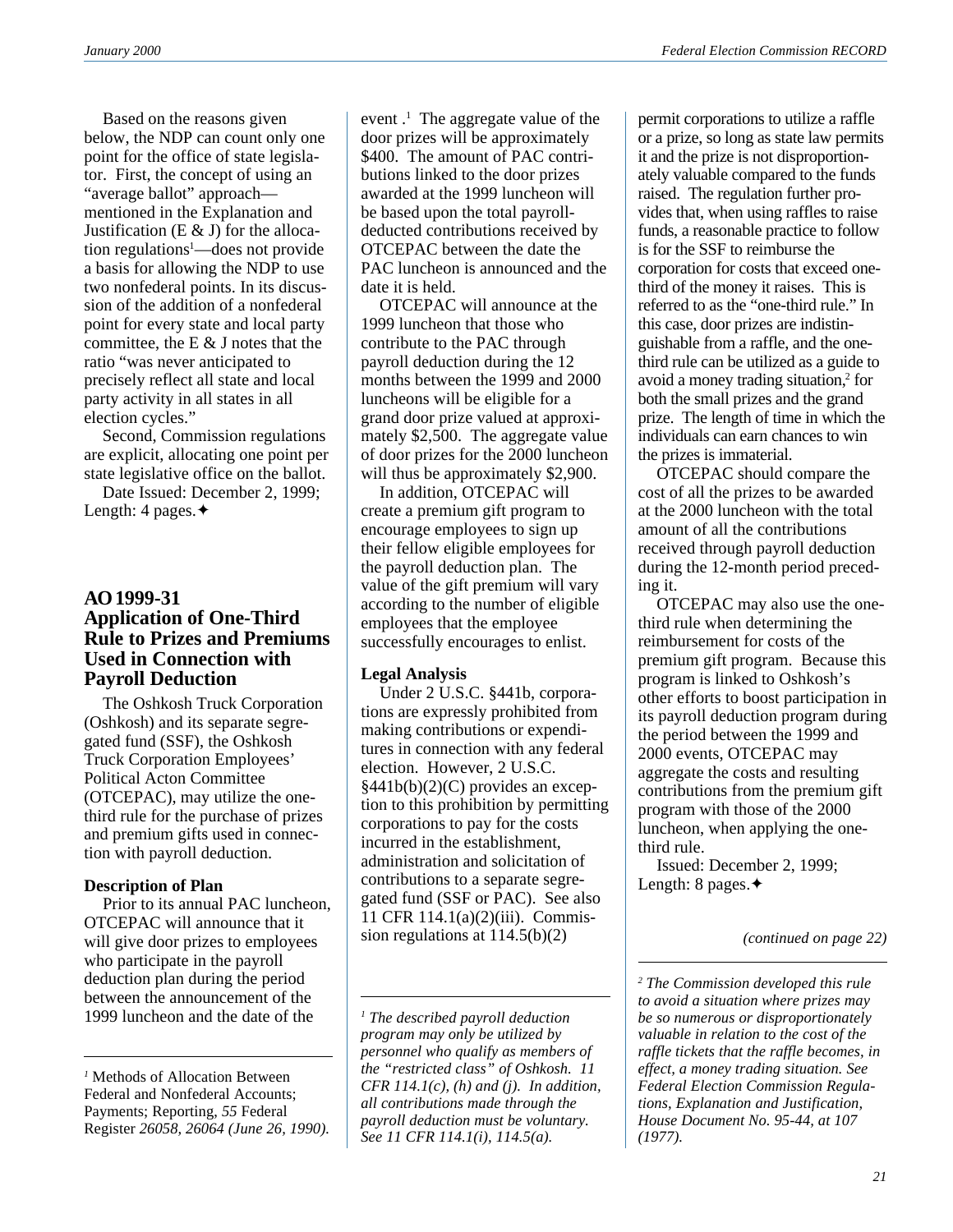# **Advisory Opinions**

*(continued from page 21)*

# **Advisory Opinion Requests**

### **AOR 1999-38**

Amending FEC report to eliminate disputed debt amounts erroneously disclosed on previous reports (Ken Calvert for Congress, November 22, 1999)

### **Alternative Disposition of Advisory Opinion Request AOR 1999-21**

The requester withdrew this request for an advisory opinion. Submitted on July 7, the AOR sought the Commission's opinion on the qualification of an incorporated membership organization as a federation of trade associations and whether its membership categories described members for purposes of the Federal Election Campaign Act.✦

# ✃

# **FECFile Order Form**

Do you want to file your FEC reports electronically? The FEC will mail you a copy of the latest version of its free electronic filing software—FECFile. Mail or fax this form to the address/number below. Or, download the software from the FEC's web site at http://www.fec.gov. FECFile requires a PC with Windows 95, 98 or NT, and approximately 8 MB of free disk space.

| FEC Identification Number                                                                                                                                                                                                      |
|--------------------------------------------------------------------------------------------------------------------------------------------------------------------------------------------------------------------------------|
| Committee Name                                                                                                                                                                                                                 |
| Electronic Filing Contact Name                                                                                                                                                                                                 |
| Address: Street 1                                                                                                                                                                                                              |
| Address: Street 2                                                                                                                                                                                                              |
|                                                                                                                                                                                                                                |
|                                                                                                                                                                                                                                |
| Zip Code                                                                                                                                                                                                                       |
| Phone Number                                                                                                                                                                                                                   |
| Fax Number and the contract of the contract of the contract of the contract of the contract of the contract of the contract of the contract of the contract of the contract of the contract of the contract of the contract of |
| E-mail Address                                                                                                                                                                                                                 |

Federal Election Commission Data Division—Room 431 999 E Street, NW Washington, DC 20463 Fax: 202/219-0674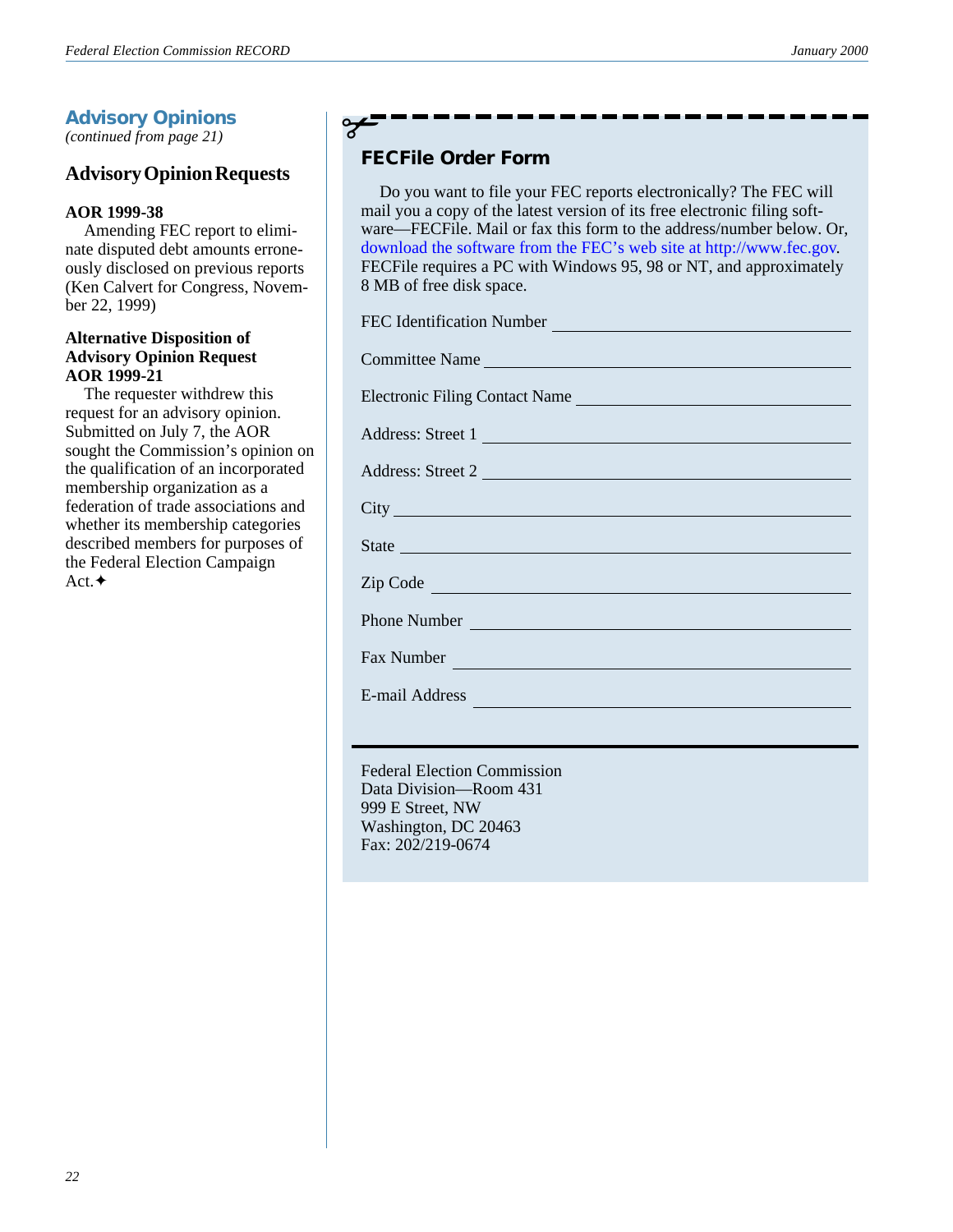# **Index**

The first number in each citation refers to the "number" (month) of the 2000 *Record* issue in which the article appeared. The second number, following the colon, indicates the page number in that issue. For example, "1:4" means that the article is in the January issue on page 4.

### **Advisory Opinions**

1999-24: Web Site Sponsored by LLC Featuring Information on Candidates, 1:17

1999-29: Fundraising Exemption from State Limits for Direct Mailing by Presidential Committee, 1:19

1999-30: Application of Allocation Ratio in State with Single House Legislature, 1:20

1999-31: Application of One-Third Rule to Prizes and Premiums Used in Connection with Payroll Deduction, 1:21

### **Court Cases**

 $\overline{\phantom{a}}$  v. FEC – DSCC, 1:2 **Other** – Fireman v. USA, 1:13 – Mariani v. USA, 1:3

**Regulations**

Coordination, 1:14

### **Reports**

Reports due in 2000, 1:5 State Filing Waiver, 1:2